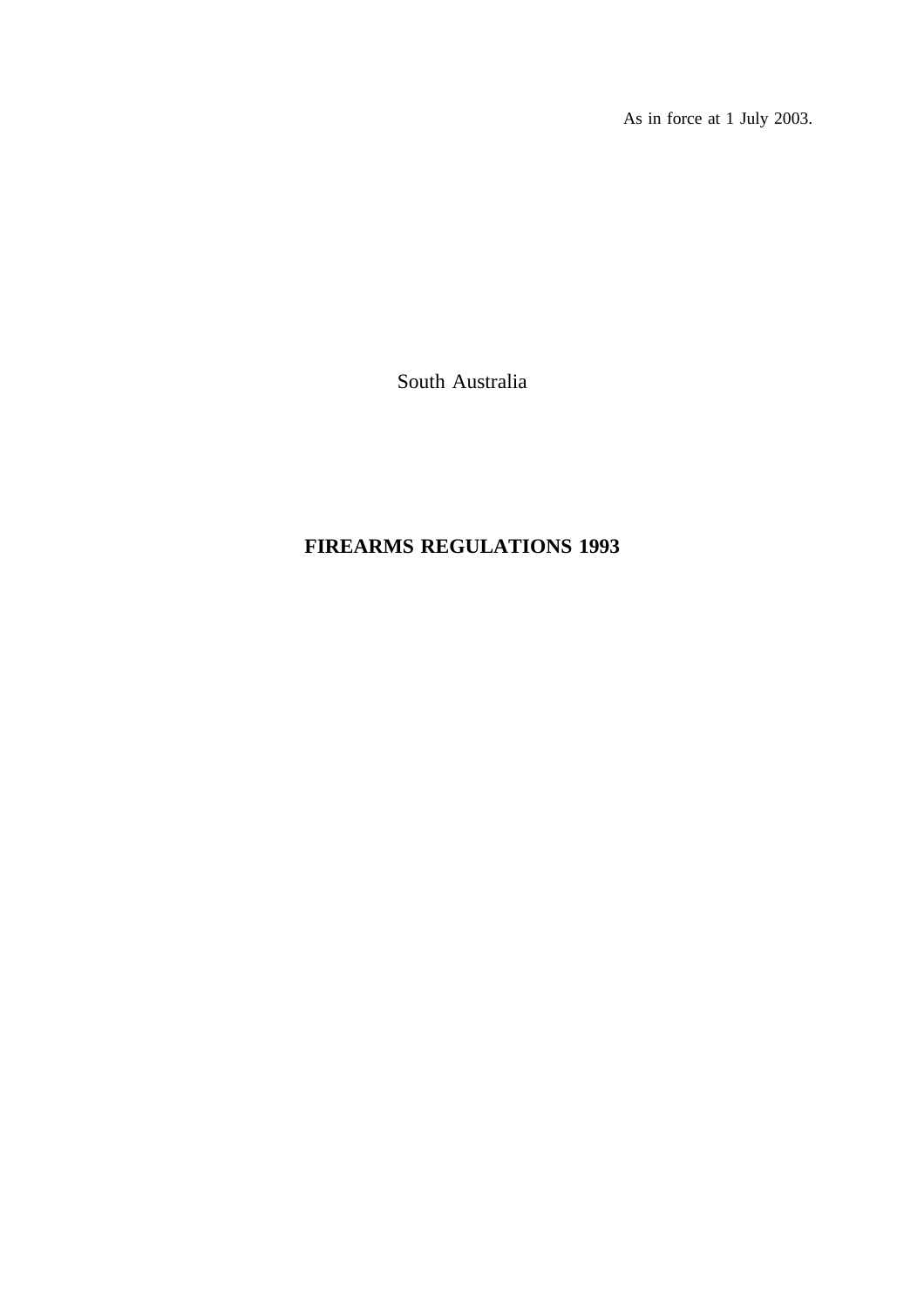### **REGULATIONS UNDER THE FIREARMS ACT 1977**

#### *Firearms Regulations 1993*

being

No. 68 of 1993: *Gaz*. 29 April 1993, p. 1482<sup>1</sup>

### as varied by

No. 102 of 1995: *Gaz*. 10 May 1995, p. 2109<sup>2</sup> No. 72 of 1996: *Gaz*. 16 May 1996, p. 25223 No. 145 of 1996: *Gaz*. 30 May 1996, p. 2821<sup>4</sup> No. 208 of 1996: *Gaz*. 5 September 1996, p. 10775 No. 22 of 1998: *Gaz*. 26 February 1998, p. 10276 No. 114 of 1998: *Gaz*. 28 May 1998, p. 2436<sup>7</sup> No. 67 of 1999: *Gaz.* 27 May 1999, p. 2828<sup>8</sup> No. 54 of 2000: *Gaz*. 25 May 2000, p. 27079 No. 257 of 2000: *Gaz*. 2 November 2000, p. 2926<sup>10</sup> No. 92 of 2001: *Gaz*. 31 May 2001, p. 204511 No. 117 of 2002: *Gaz*. 20 June 2002, p. 2660<sup>12</sup> No. 18 of 2003: *Gaz*. 20 February 2003, p. 735<sup>13</sup> No. 61 of 2003: *Gaz*, 29 May 2003, p. 2166<sup>14</sup>

- <sup>1</sup> Came into operation 1 September 1993: reg. 2.<br> $\frac{2}{\sqrt{1-\frac{1}{2}}}$
- <sup>2</sup> Came into operation 1 July 1995: reg. 2.
- $\frac{3}{4}$  Came into operation 16 May 1996: reg. 2.
- <sup>4</sup> Came into operation 1 July 1996: reg. 2.<br>
Come into operation 0 Sontember 1006:
- $5$  Came into operation 9 September 1996: reg. 2.
- Came into operation 26 February 1998: reg. 2.
- $\frac{7}{8}$  Came into operation 1 July 1998: reg. 2.
- $\frac{8}{9}$  Came into operation 1 July 1999: reg. 2.
- $\frac{9}{10}$  Came into operation 1 July 2000: reg. 2.
- <sup>10</sup> Came into operation 2 November 2000: reg. 2.
- <sup>11</sup> Came into operation 1 July 2001: reg. 2.<br>  $C_{\text{rms}}$  into approximant Lyly 2002: reg. 2.
- <sup>12</sup> Came into operation 1 July 2002: reg. 2.<br><sup>13</sup> Came into aggregation 20 February 2002.
- <sup>13</sup> Came into operation 20 February 2003: reg. 2.
- **<sup>14</sup> Came into operation 1 July 2003: reg. 2.**

#### *NOTE:*

*Asterisks indicate repeal or deletion of text.*

- *Entries appearing in bold type indicate the amendments incorporated since the last consolidation.*
	- *For the legislative history of the regulations see Appendix.*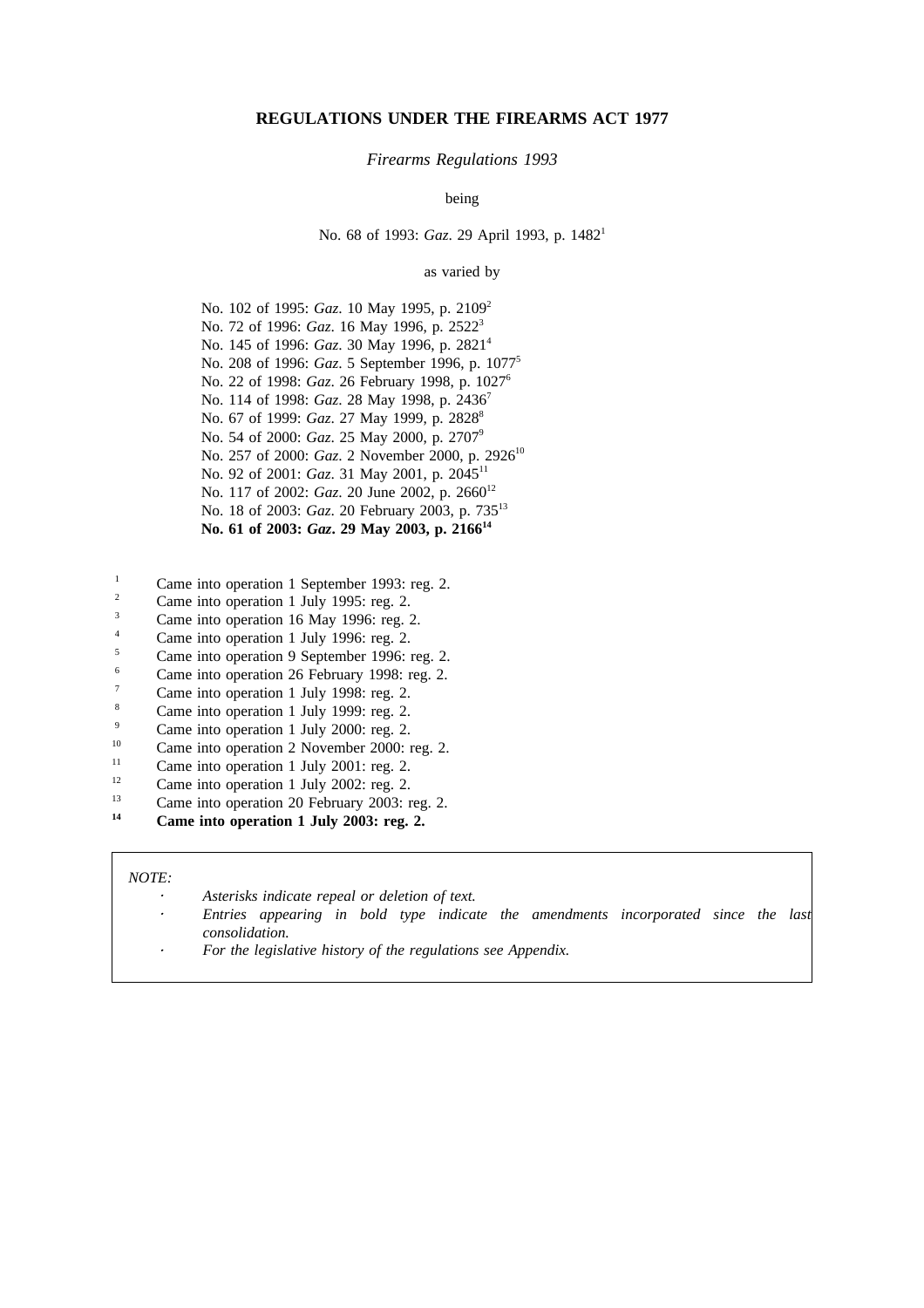## **Contents**

### Part 1—Preliminary

- 1. Short title
- 2. Commencement
- 3. Revocation
- 4. Interpretation<br>5. Definition of
- Definition of firearm

### Part 2—Classes of firearms

- 6. Classes of firearms
- 7. Exempt firearms
- 8. Prescribed firearms
- 9. Amendment of definition of class B firearms

### Part 3—Licences

### Division 1—Firearms licences

- 11. Form of application<br>12. Purposes for which
- Purposes for which firearms may be used
- 12A. Checks to be made by the Registrar

## Division 2—Prescribed firearms

13. Authorised purposes

### Division 3—Dealer's licences

|  | Form of application |
|--|---------------------|

- 15. Records of firearms purchased and sold
- 15A. Transfers of firearms through agency of dealer
- 15B. Records of transfers of firearms
- 16. Other records

## Division 4—Qualifications to hold licence

- 17. Training and examinations<br>18 **Instructors** and examiners
- Instructors and examiners

## Division 5—Conditions of licences

- 19. Conditions of firearms licences 19A. Conditions of dealers' licences
- 

## Division 6—Exemption from requirement to be licensed

- 20. Exemption from requirement to be licensed
- 21. Acquisition and supply of gas cylinders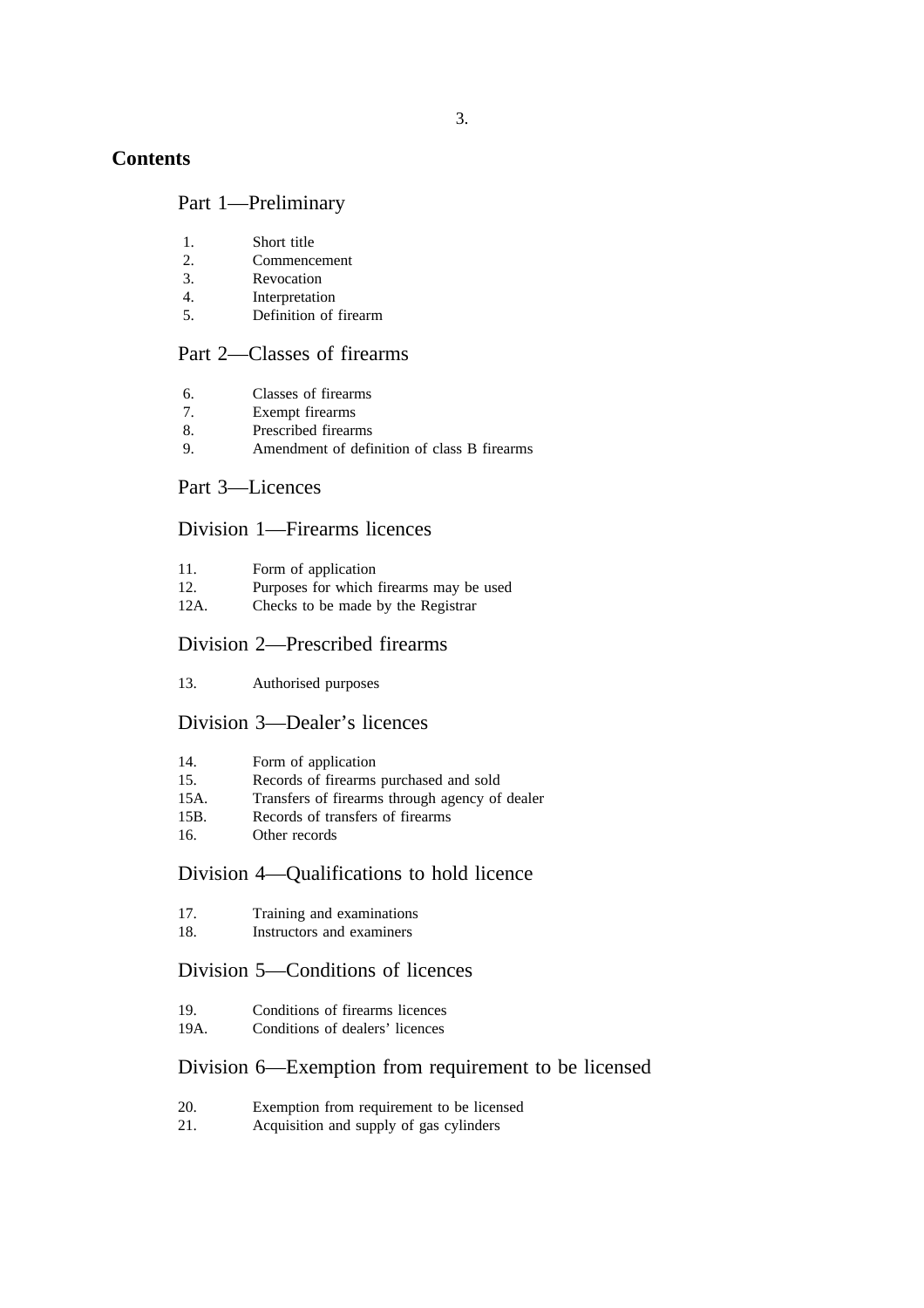### Division 7—General

- 22. Company nominee
- 23. Replacement of licence

## Part 4—Acquisition and registration of firearms

- 24. Application for permits
- 24A. Checks to be made by the Registrar
- 25. Application to register a firearm
- 26. Acquisition of class C firearms
- 27. Certificate of registration

## Part 5—Acquisition of ammunition

- 28. Application for permit
- 28A. Limit on quantity of ammunition

## Part 6—Security of firearms and ammunition

- 29. Possession pursuant to firearms licence
- 30. Possession of prescribed firearms
- 31. Possession of firearms by dealers
- 32. Ammunition
- 33. Security of dealer's building
- 34. Exemption

## Part 7—Recognised firearms clubs and recognised paint-ball operators

### Division 1—Recognised firearms clubs

| 35.<br>Application for recognition |  |
|------------------------------------|--|
|------------------------------------|--|

- 36. Certificate of recognition<br>37. Approval of Registrar rec
- Approval of Registrar required for alteration to range
- 38. Club to inform Registrar of change
- 38A. Record of attendance by members
- 39. Change in membership

## Division 2—Recognised paint-ball operators and recognised commercial range operators

- 40. Application for recognition
- 40A. Application for recognition of commercial range operator
- 41. Certificate of recognition
- 42. Alteration of grounds or range
- 43. Operator to inform Registrar of change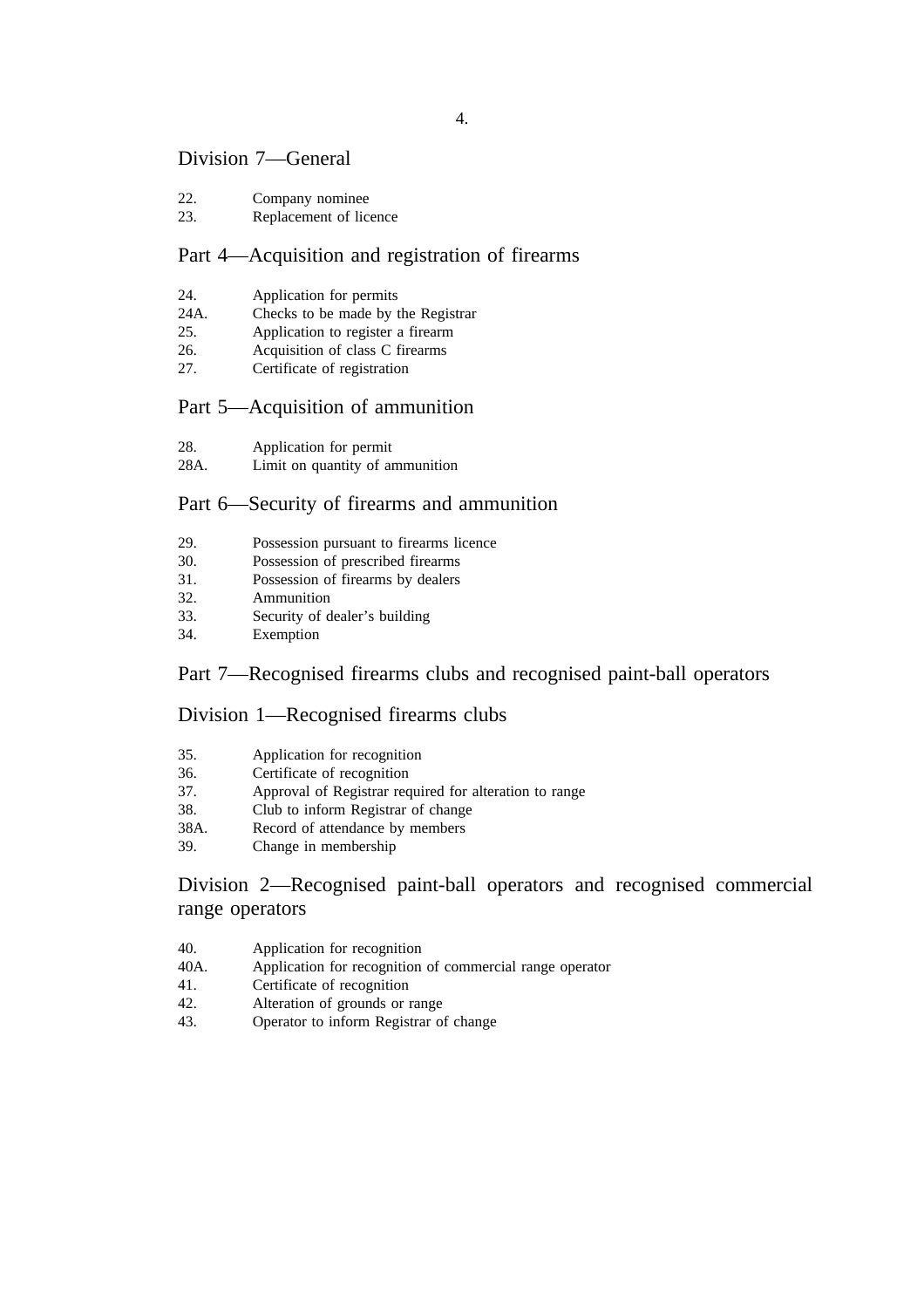# Part 8—Miscellaneous

| Prescribed person—s. 20A                     |
|----------------------------------------------|
| Exclusion from s. 35A of the Act             |
| Records                                      |
| Waiver of firearms licence fee               |
| Form of applications and licences etc.       |
| Alteration, destruction etc of firearm       |
| International visitor firearms permits       |
| Exemption of persons from outside the State  |
| Exemption of juniors from certain provisions |
| Exemption of Frank Adlam Collection          |
| Fees                                         |
| Offence                                      |
|                                              |

Schedule 1—Fees

Schedule 2—Transitional provisions

Appendix—Legislative history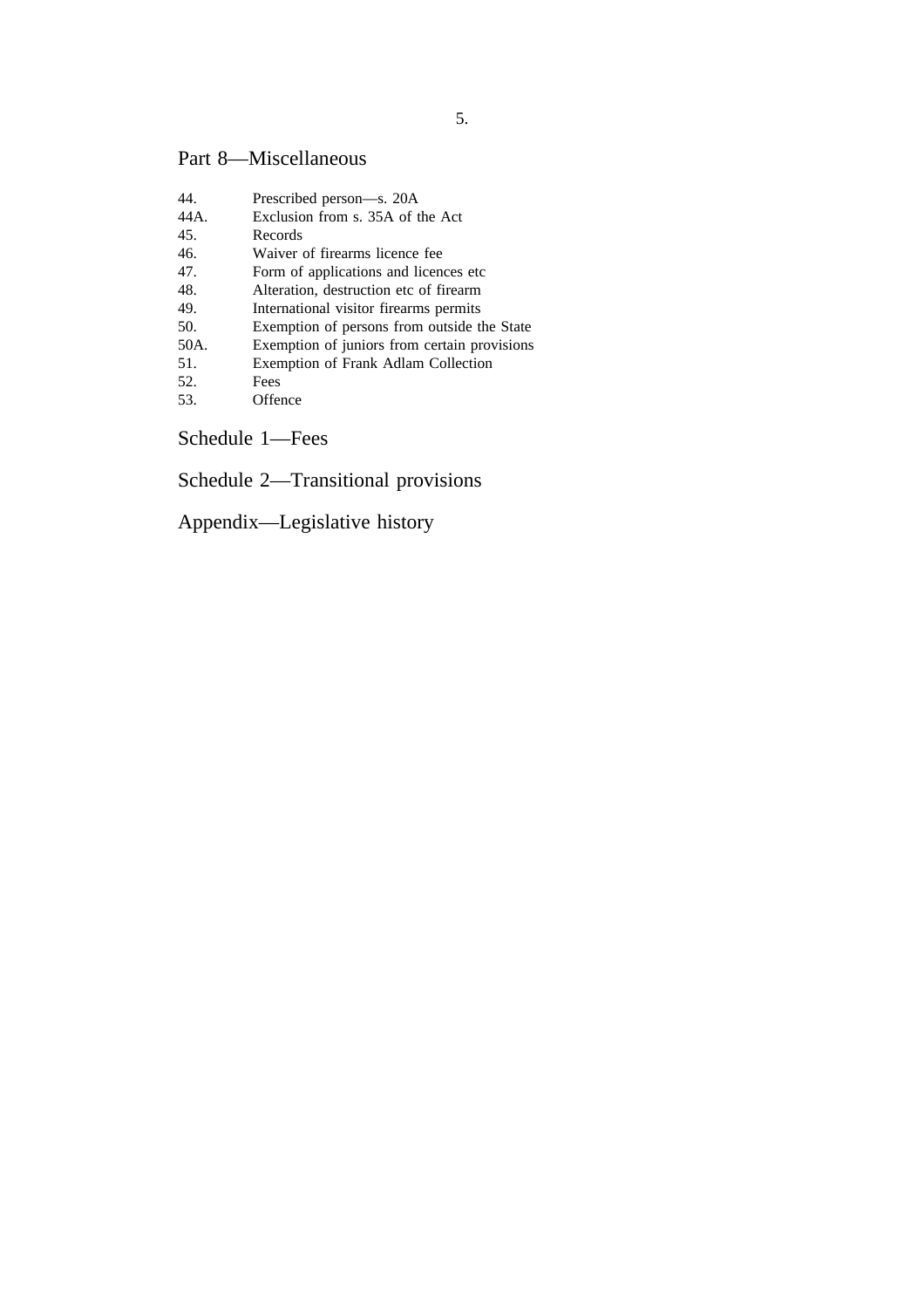### **Part 1—Preliminary**

### **Short title**

**1.** These regulations may be cited as the *Firearms Regulations 1993*.

### **Commencement**

**2.** These regulations will come into operation on 1 September 1993.

### **Revocation**

**3.** The *Firearms Regulations 1980* as varied are revoked.

### **Interpretation**

**4.** (1) In these regulations unless the contrary intention appears—

"**the Act**" means the *Firearms Act 1977*;

"**active member**" of a club means a member of a club who—

 $(a)$ 

- (i) in the case of a club that includes amongst its regular activities the shooting of firearms—participates in an activity of the club that involves the shooting of firearms on at least six days in each calendar year;
- (ii) in the case of a club that has been established to foster the interests of persons who collect and display firearms and that does not include as part of its regular activities the firing of firearms—attends four or more meetings of the club in each calendar year; or
- *(b)* makes a personal contribution (not being a financial contribution) to the club in a manner and to an extent that satisfies the Registrar that he or she is an active member of the club;

"**antique firearm**" means a firearm (not being a prescribed firearm)—

- *(a)* that was made before 1900; and
- $(b)$ 
	- (i) that is designed to fire breech loading cartridges but for which live rounds of ammunition are not commercially manufactured; or
	- (ii) that is not designed to fire breech loading cartridges; and
- *(c)* that is kept solely for curiosity, display or for ornamental purposes; and
- *(d)* that is not used to fire projectiles;

"**captive bolt gun**" means a firearm designed to kill animals by firing a bolt that remains part of the firearm during and after firing;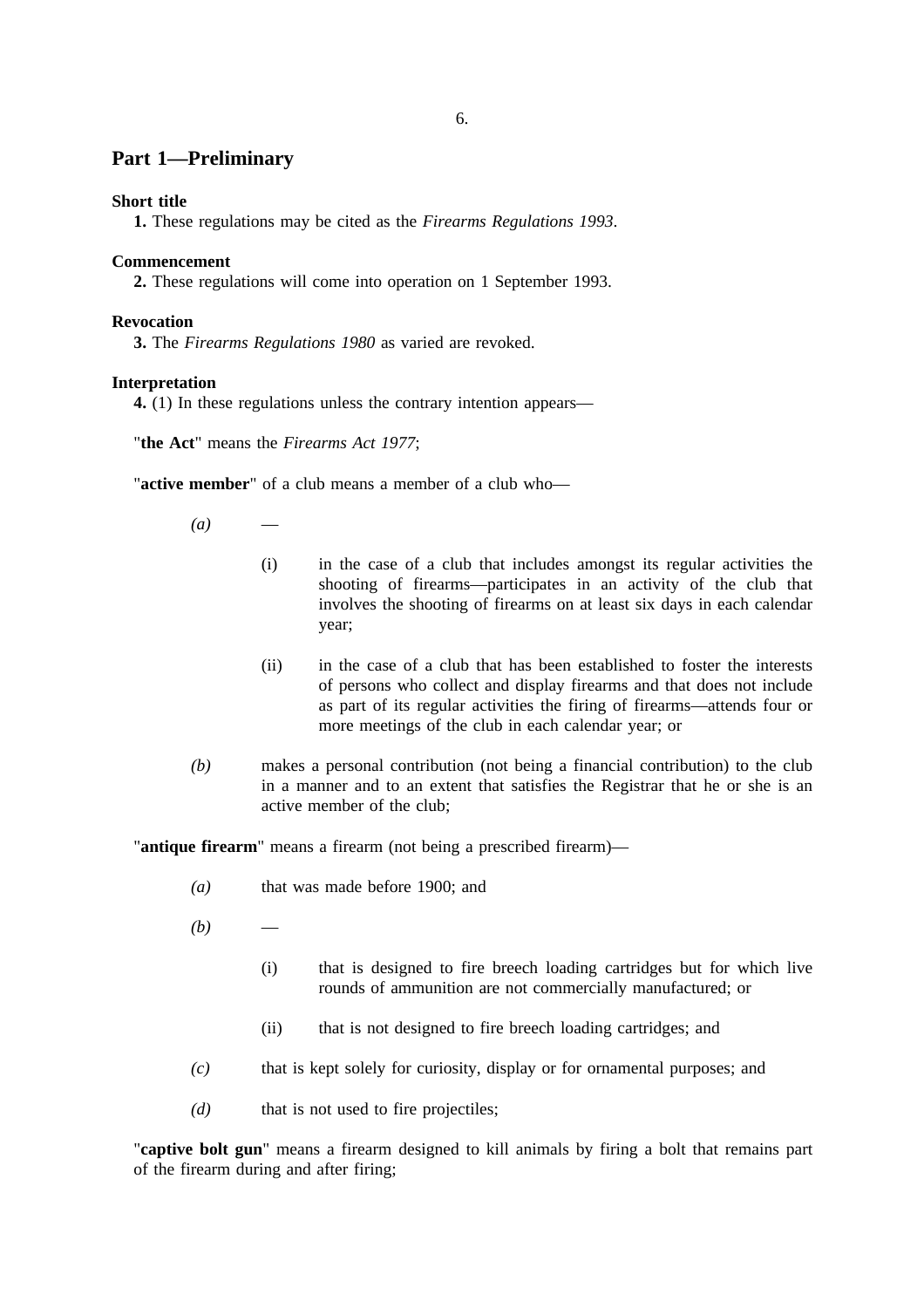"**dog retriever**" means a firearm designed to fire a projectile for a dog to retrieve;

"**home-made firearm**" means a firearm that incorporates a barrel or receiver that was made in Australia by a person who is not a licensed dealer in firearms;

"**owner**" in relation to land includes an occupier of the land;

"**paint-ball shooting**" means shooting a paint-ball firearm when participating in an organised activity on the grounds of a recognised paint-ball operator;

"**power head**" means a firearm (not being a captive bolt gun) designed to kill animals by striking the muzzle against the animal;

"**rocket line launcher**" means a firearm that is designed to throw a rope, cable or line of any other kind;

"**underwater firearm**" means a firearm—

- *(a)* designed to fire projectiles by means of compressed air or other compressed gas; and
- *(b)* designed to be used underwater; and
- *(c)* kept solely for use underwater;

"**Very pistol**" means a handgun designed to fire flares or exploding shells.

(2) For the purposes of these regulations the length of the barrel of a firearm will be taken to be the distance from the breech face to the muzzle.

### **Definition of firearm**

**5.** A toy firearm that is not designed to fire metallic projectiles is not included in the definition of "**firearm**" in the Act unless, in the Registrar's opinion, it should be regulated as a firearm under the Act and is the subject of a declaration to that effect by the Registrar published in the *Gazette*.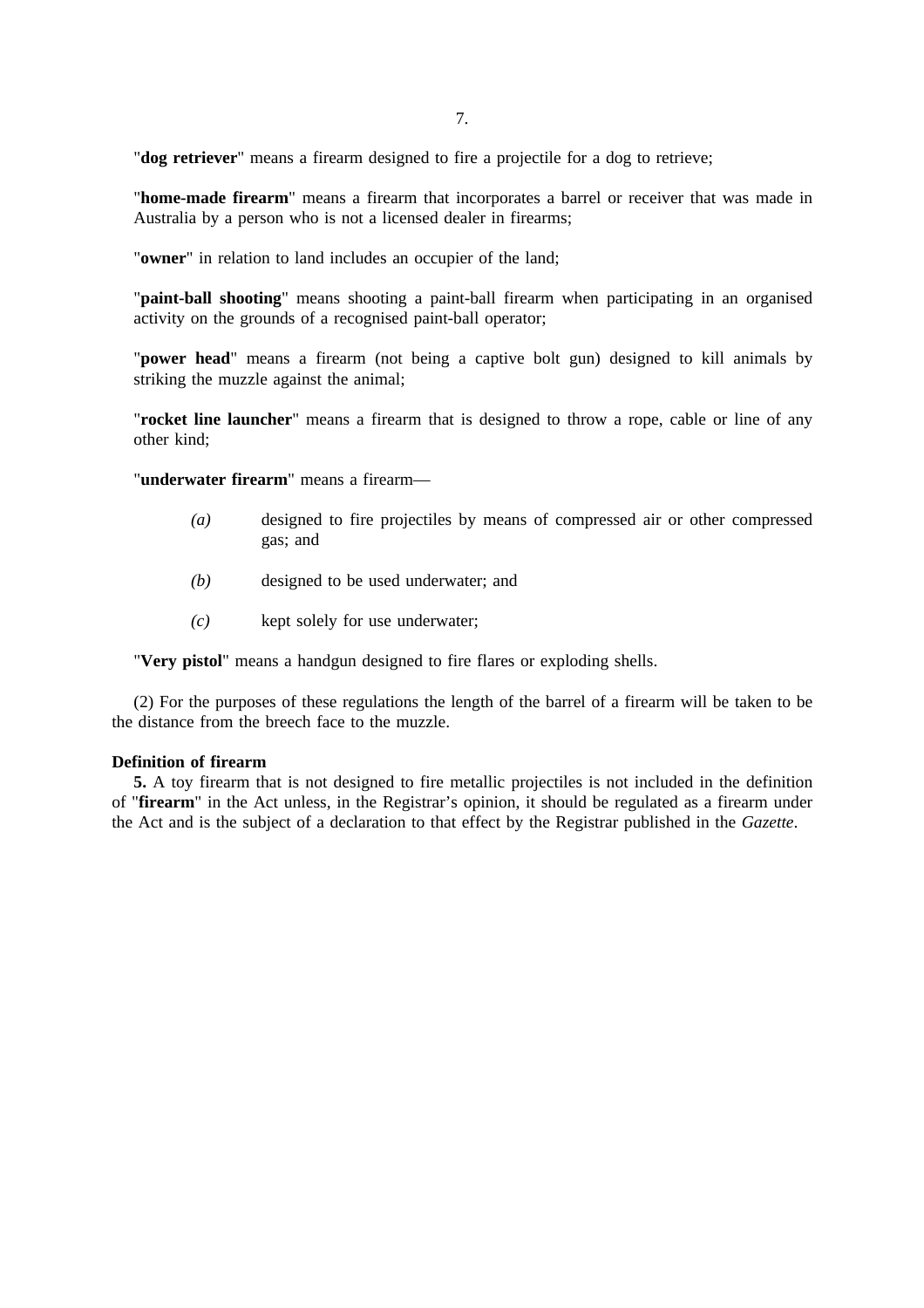## **Part 2—Classes of firearms**

### **Classes of firearms**

**6.** Firearms are divided into the following classes:

- *(a)* exempt firearms;
- *(b)* prescribed firearms;
- *(c)* firearms not included in paragraph *(a)* or *(b)*.

### **Exempt firearms**

**7.** The following firearms are exempt from the provision of the Act and these regulations:

- *(a)* antique firearms;
- *(b)* captive bolt guns;
- *(c)* tools or instruments powered by burning propellant or by compressed air or other compressed gas;
- *(d)* rocket line launchers;
- *(e)* devices designed to throw a net to catch animals;
- *(f)* devices designed to throw an object for shotgun target practice;

\*\*\*\*\*\*\*\*\*\*

- *(h)* dog retrievers;
- *(i)* Very pistols used only for signalling distress or rescuing persons in distress;
- *(j)* a firearm that—
	- (i) has been fitted with a transmitter of infrared electromagnetic waves or a receiver of such waves or both; and
	- (ii) has been modified so as to be incapable of firing a projectile; and
	- (iii) cannot easily be modified to fire projectiles;
- *(k)* an underwater firearm.

### **Prescribed firearms**

**8.** (1) The following firearms are prescribed firearms:

- *(a)* automatic firearms;
- *(b)* mortars, bazookas, rocket propelled grenades and similar military firearms designed to fire explosive projectiles;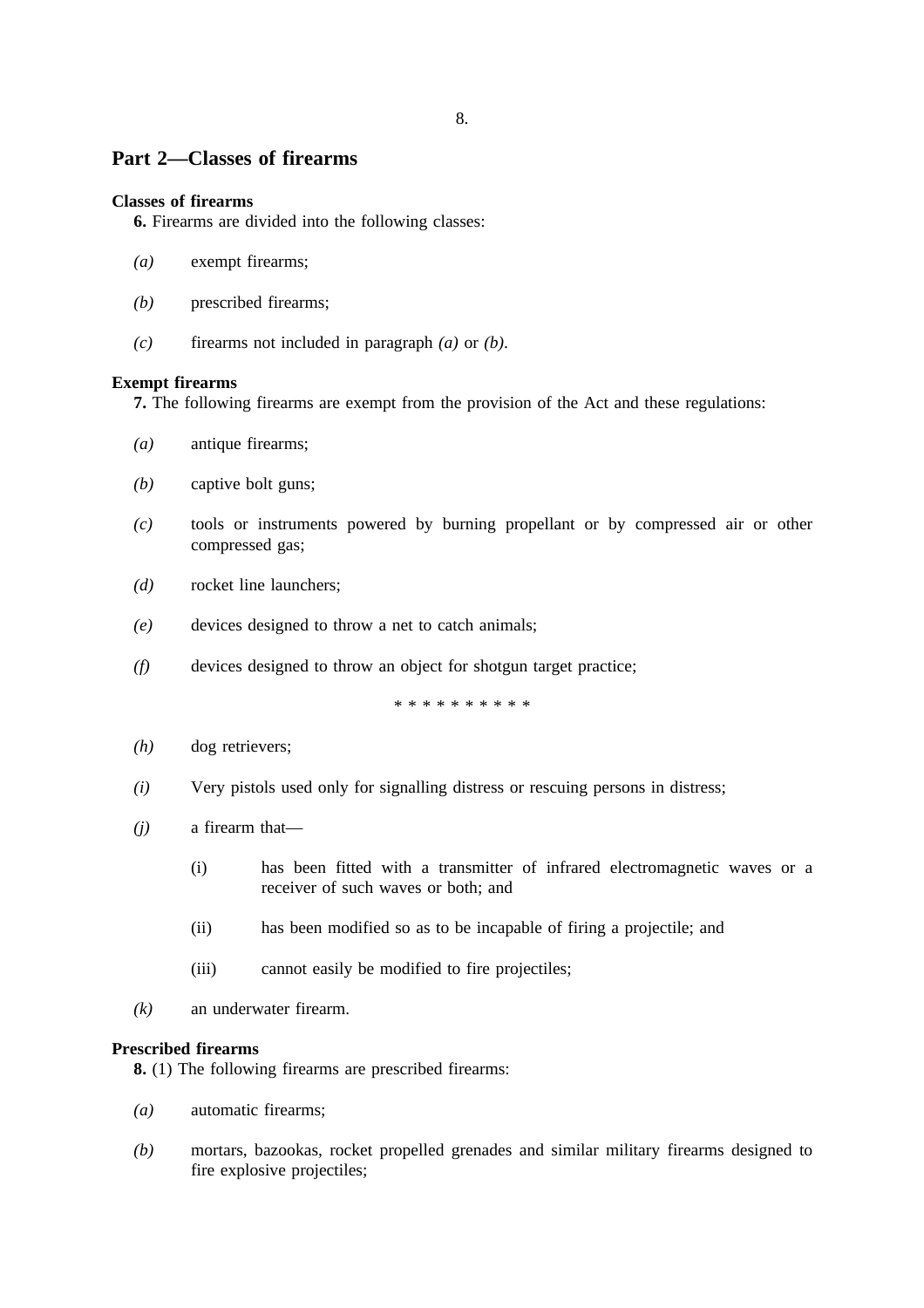- *(c)* firearms having one or more barrels of less than 330 millimetres in length (but not handguns, air rifles, air guns or power heads);
- *(d)* shotguns having one or more barrels of less than 450 millimetres in length;
- *(e)* air rifles and air guns having one or more barrels of less than 250 millimetres in length;
- *(f)* firearms having an overall length of less than 750 millimetres (but not handguns or power heads);
- *(g)* firearms (but not handguns) designed to be reduced in overall length by folding, telescoping or any other means to a length of less than 750 millimetres and then to be capable of being fired;
- *(h)* firearms designed to fire projectiles containing tear gas or any other lachrymatory substance or any nauseating substance or poison (but not firearms designed to tranquillise, immobilise or administer vaccines or other medicines to animals);
- *(i)* firearms designed as, and having the appearance of, other objects;
- *(j)* home-made firearms.

(2) When determining the overall length of a paint-ball firearm for the purposes of subregulation  $(1)$ *(f)* the gas cylinder and the hose connecting the cylinder to the firearm (if any) will be included.

### **Amendment of definition of class B firearms**

**9.** The definition of "**class B firearms**" in section 5(1) of the Act is amended by inserting the following paragraph after paragraph *(c)*:

*(ca)* double barrel centre fire rifles that are not designed to hold additional rounds in a magazine.

\*\*\*\*\*\*\*\*\*\*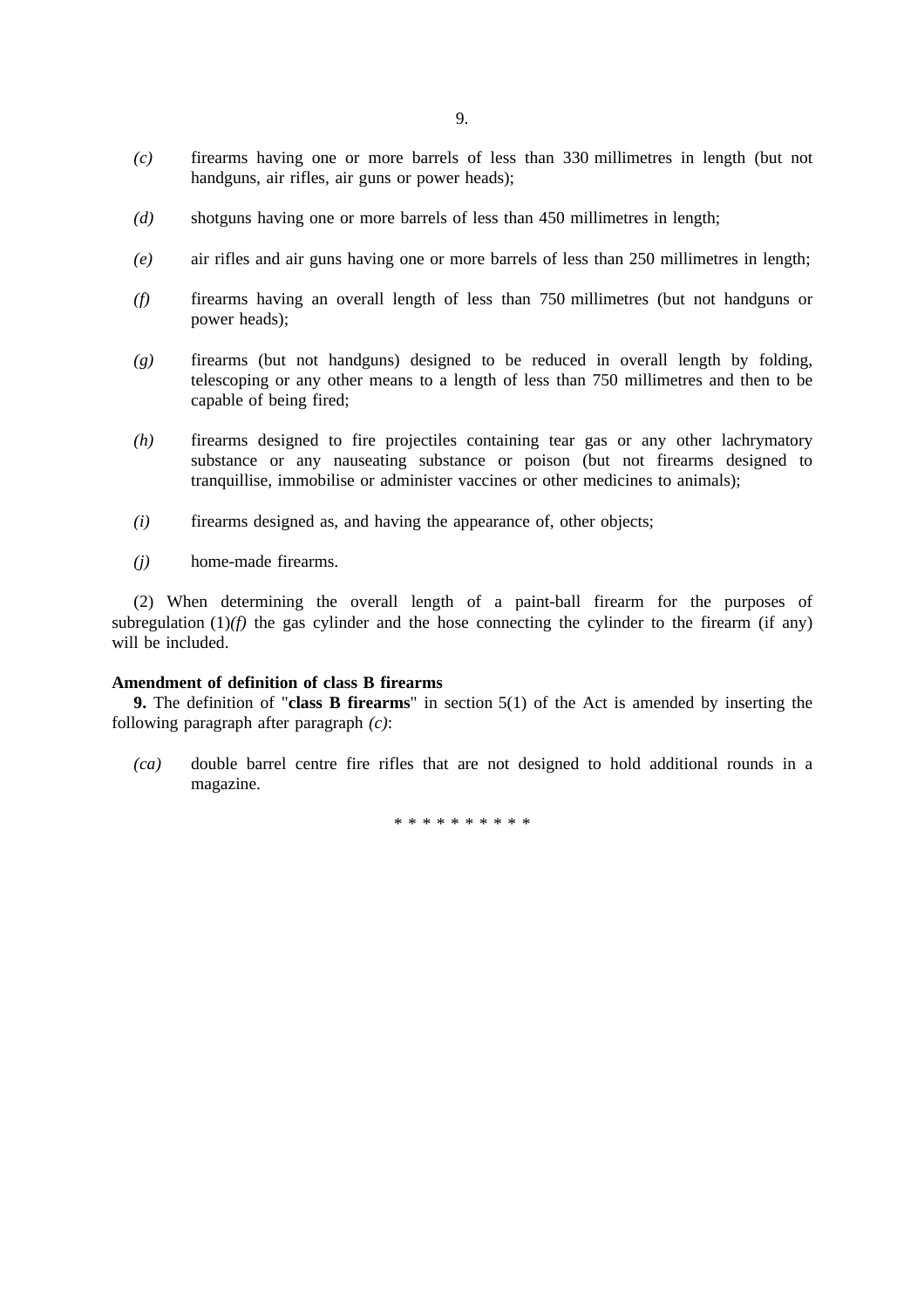### **Part 3—Licences**

### **Division 1—Firearms licences**

### **Form of application**

**11.** An application for a firearms licence, or the renewal of a firearms licence, must be in a form approved by the Registrar.

#### **Purposes for which firearms may be used**

**12.** (1) A firearms licence must be endorsed by the Registrar with the purpose or purposes for which the firearm or firearms of the class or classes authorised by the licence may be used by the holder of the licence.

(2) Subject to subregulation (3), one or more of the following purposes may be endorsed on a firearms licence:

- *(a)* use as a member of a recognised firearms club—1;
- *(b)* target shooting—2;
- $(c)$  hunting—3;
- *(d)* paint-ball shooting—4;
- *(e)* use in relation to carrying on the business of primary production or in the course of employment by a person who carries on such a business—5;
- *(f)* use in the course of carrying on the business of guarding property or use in guarding property in the course of employment by a person who carries on that business—6;
- *(g)* collecting and displaying firearms;
- *(h)* such other purpose as is approved by the Registrar—7.

(3) If the purpose of collecting and displaying firearms is endorsed on a licence no other purpose may be endorsed on the licence.

(4) A licence endorsed with the purpose of collecting and displaying firearms cannot authorise the possession of a prescribed firearm or a class  $D$  firearm<sup>1</sup>.

(5) The Registrar must not grant an application for the grant or renewal of a collector's licence unless he or she is satisfied that—

- *(a)* the applicant has, or genuinely intends to acquire, a collection of firearms that has, or will have, significant commemorative, historical, investment or other value; and
- *(b)* the applicant is an active member of a recognised firearms club that—
	- (i) has been established to foster the interests of persons who collect and display firearms; and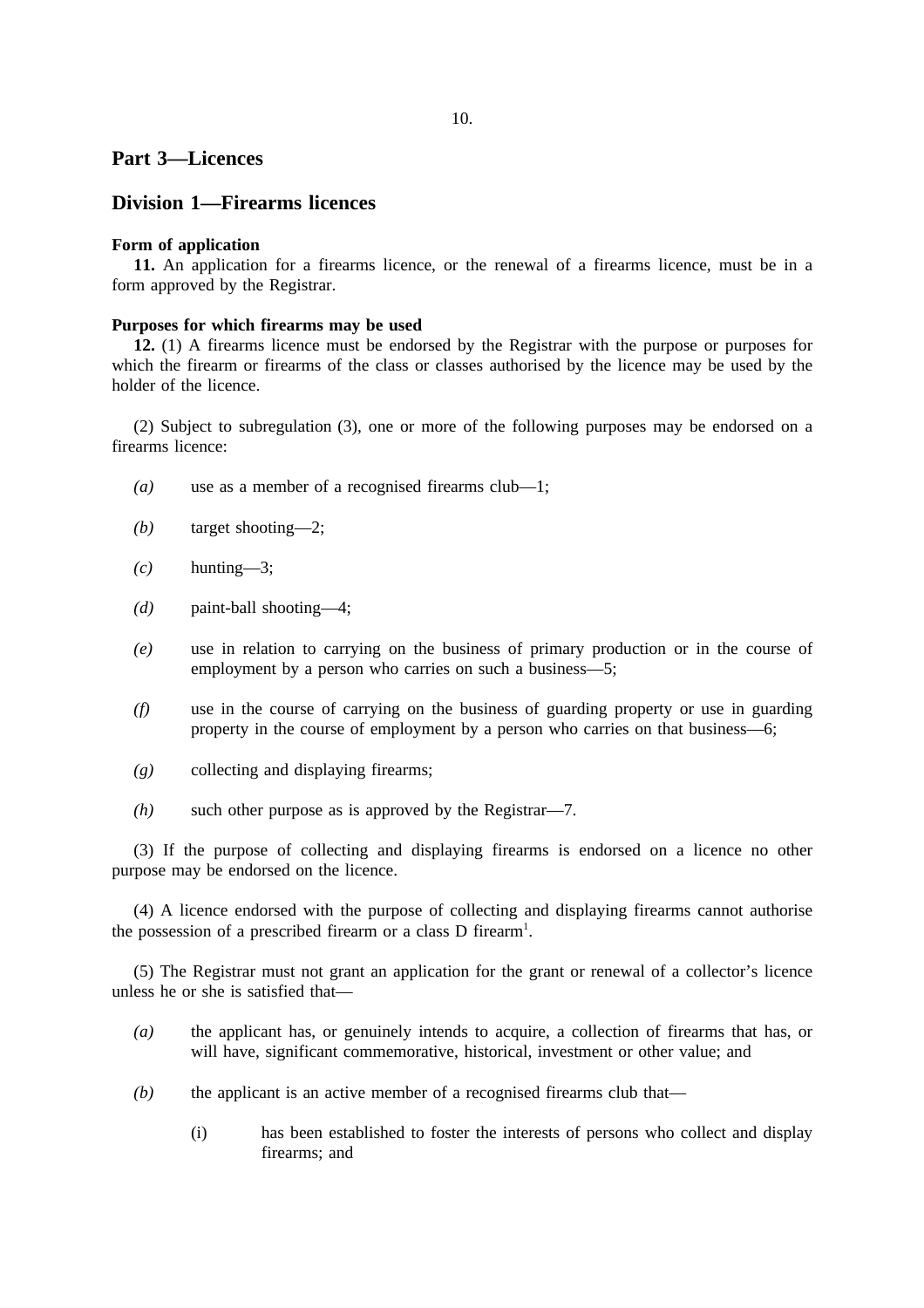(ii) does not include as part of its regular activities the firing of firearms.

(6) The endorsement referred to in subregulation (2)*(f)* operates only so long as the holder of the licence holds an appropriate licence under the *Security and Investigation Agents Act 1995*.

\*\*\*\*\*\*\*\*\*\*

(9) The holder of a firearms licence who is a member of a recognised firearms club is not entitled to use a firearm for hunting in the course of club activities unless the licence, by separate endorsement, authorises the use of that class of firearm for hunting.

(10) The purposes listed in paragraphs  $(a)$  to  $(h)$  of subregulation (2) will be sufficiently endorsed on a licence by endorsing on the licence the number appearing at the end of the relevant paragraph.

<sup>1.</sup>If a prescribed firearm or a class D firearm is rendered unusable in a manner stipulated by the Registrar it ceases to be a firearm (see definition of firearm in section 5(1) of the Act) and is therefore no longer subject to regulation.

#### **Checks to be made by the Registrar**

**12A.** Before granting an application for a firearms licence or to renew or vary a firearms licence, the Registrar must check the application against the checklist adopted for that purpose by the Australasian Police Minister's Council.

### **Division 2—Prescribed firearms**

#### **Authorised purposes**

**13.** A person may possess and use a prescribed firearm pursuant to a firearms licence for the purpose of theatrical or cinematic productions or for such other purpose or purposes as are approved by the Registrar.

### **Division 3—Dealer's licences**

#### **Form of application**

**14.** An application for a dealer's licence, or the renewal of a dealer's licence, must be in a form approved by the Registrar.

#### **Records of firearms purchased and sold**

**15.** (1) A dealer must compile records in duplicate of firearms purchased and sold in a form approved by the Registrar for that purpose.

(2) Within seven days after the end of each month the dealer must deliver the original records in respect of that month to the Registrar.

(3) The duplicate copy of the records must be kept for at least three years at the dealer's premises.

(4) Where no firearms have been purchased or sold by a dealer during a month the dealer must deliver a copy of the appropriate form to the Registrar with "Nil Return" written across it.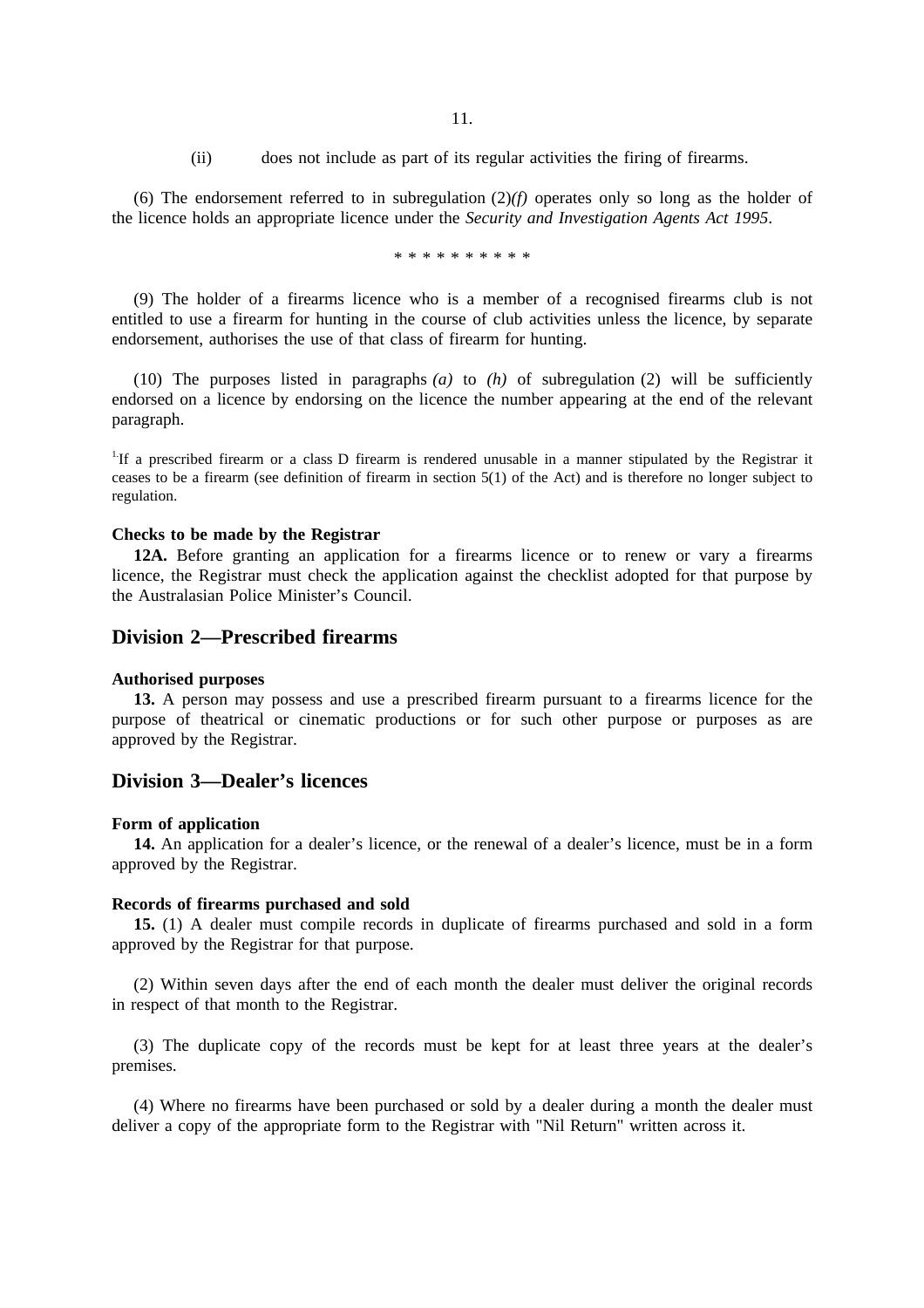#### **Transfers of firearms through agency of dealer**

**15A.** (1) Where possession of a firearm is transferred through the agency of a licensed dealer under section  $15B(9)(b)$  of the Act the dealer must—

- *(a)* satisfy himself or herself by inspecting the relevant permit and licence that the person acquiring the firearm is entitled to acquire and possess it; and
- *(b)* record—
	- (i) the name and address of the person transferring and the person acquiring the firearm and the number of each of their firearms licences; and
	- (ii) the class, make, calibre and serial number or other identification of the firearm; and
	- (iii) where the firearm is lent or hired—the duration and the terms of the loan or hire; and
- *(c)* provide the Registrar with the information recorded under paragraph *(b)* within one month after possession of the firearm is transferred.

(2) The dealer must not transfer the firearm unless he or she has complied with subregulation (1)*(a)* and *(b)*.

#### **Records of transfers of firearms**

**15B.** (1) A dealer must compile the records referred to in regulation 15A and a dealer or an authorised officer (as the case requires) must compile the records referred to in section 15C of the Act in duplicate in a form approved by the Registrar.

(2) Within 7 days after the end of each month the dealer or authorised officer must deliver the original records referred to in subregulation (1) in respect of that month to the Registrar.

(3) The duplicate copy of the records must be kept for at least three years at the dealer's or club's premises.

(4) If the dealer has not witnessed the transfer of possession of any firearms and has not acted as agent in the transfer of possession of any firearms during a month, the dealer must deliver a copy of the appropriate form to the Registrar with "Nil Return" written across it.

### **Other records**

**16.** (1) A dealer must compile records of firearms received by the dealer for repair, consignment or safe keeping in a form approved by the Registrar for that purpose.

(1a) A dealer must, if required to do so by the Registrar, compile records of ammunition purchased by the dealer and ammunition sold by the dealer in a form approved by the Registrar for that purpose.

(2) The records must be kept for at least three years at the dealer's premises.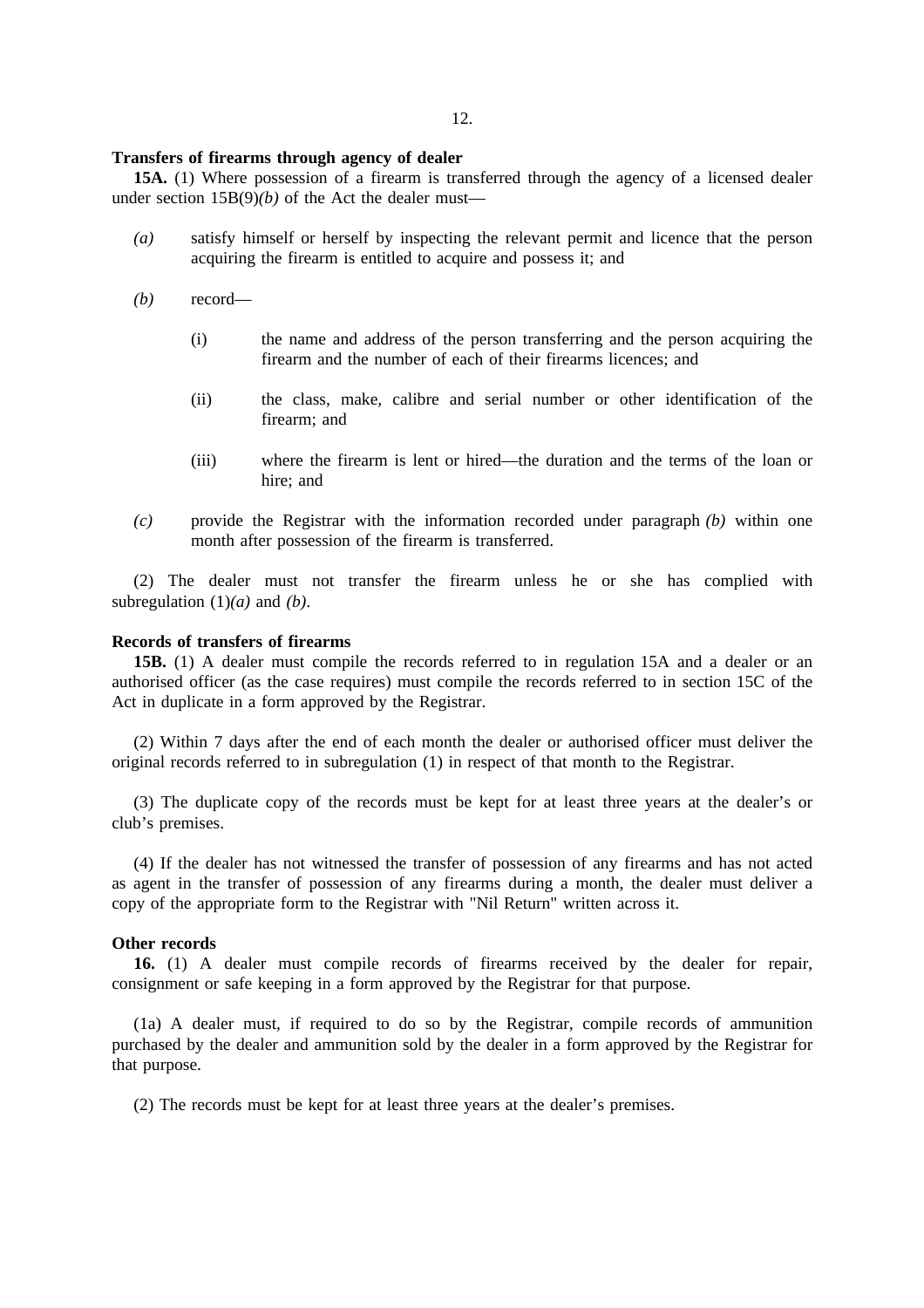### **Division 4—Qualifications to hold licence**

### **Training and examinations**

**17.** (1) The Registrar may require an applicant for a firearms licence or a dealer's licence or for the addition of classes of firearms to which a licence relates or for the endorsement of a further purpose or purposes on a licence to complete to the satisfaction of the Registrar one or more of the following:

- *(a)* a course in the safe handling, carriage and use of firearms nominated by the Registrar;
- *(b)* a written examination in the safe handling, carriage and use of firearms nominated by the Registrar;
- *(c)* a practical examination in the safe handling, carriage and use of firearms nominated by the Registrar.
- (2) Subregulation (1) does not apply to an application for the renewal of a licence—
- *(a)* unless a period of one year or more has elapsed since the licence expired; or
- *(b)* unless the licence will authorise the possession and use of additional classes of firearm or will authorise the possession and use of firearms for additional purposes; or
- *(c)* unless the licence is endorsed for use in the course of carrying on the business of guarding property or use in guarding property in the course of employment by a person who carries on that business.

#### **Instructors and examiners**

**18.** (1) The Registrar may authorise any suitable person to conduct a course or examination for the purposes of this Division.

(2) A person who conducts a course or examination under this Division must compile in a form approved by the Registrar and keep for at least three years a record of the names and addresses of all persons who attend the course or sit for the examination.

(3) A person referred to in subregulation (1) must provide the Registrar with such information as he or she requests relating to courses or examinations conducted by the person.

### **Division 5—Conditions of licences**

### **Conditions of firearms licences**

**19.** (1) It is a condition of a firearms licence that—

- *(a)* the holder of the licence must give the Registrar written notice in a form approved by the Registrar of all changes to his or her name or address within 14 days after the change occurs;
- *(b)* every firearm that the licence holder has possession of pursuant to the licence must comply with section 24A of the Act;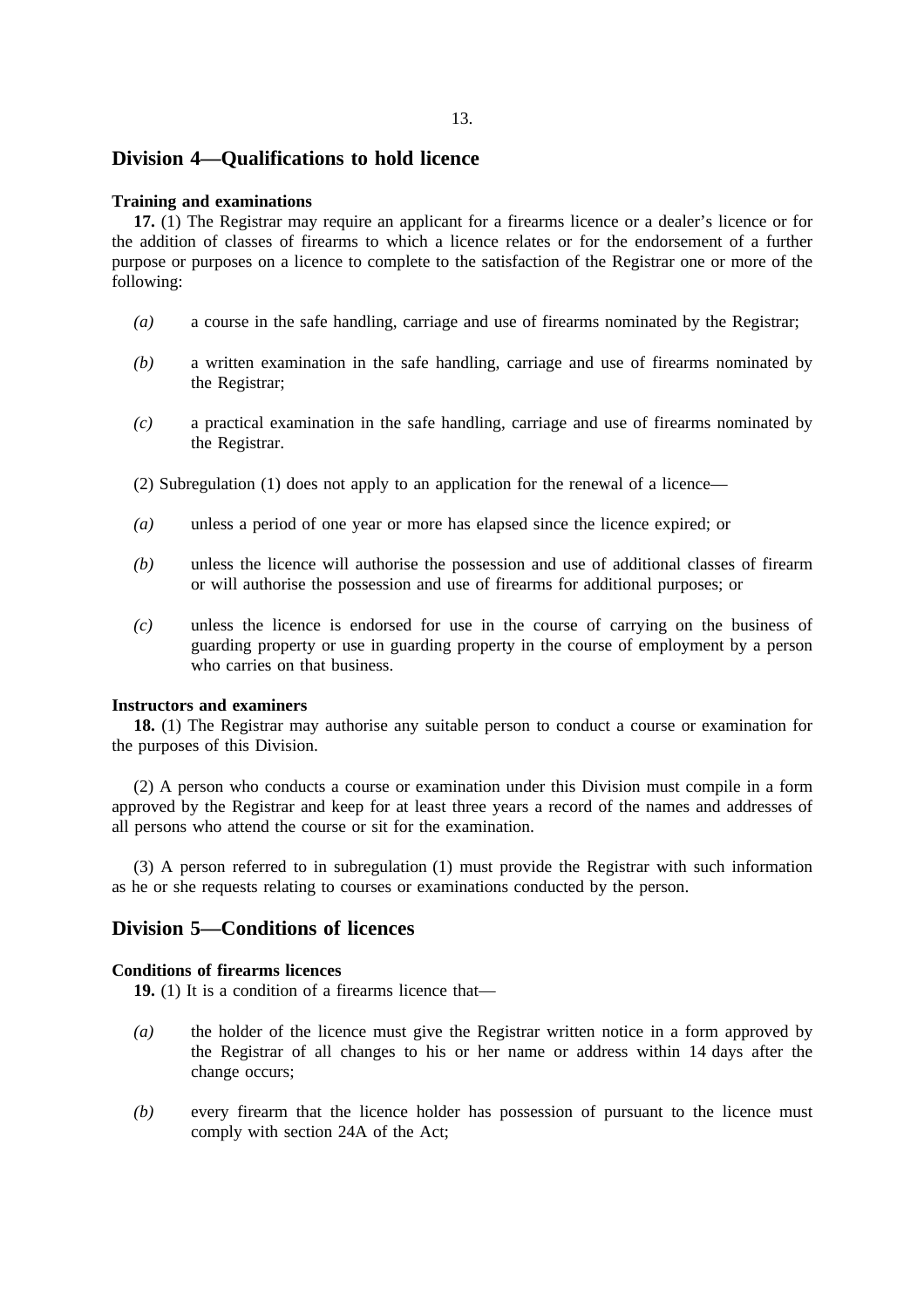- *(c)* the holder of the licence must comply with the provisions of Part 6 that apply to, or in relation to, firearms held pursuant to the licence;
- *(d)* when a firearm or ammunition is not secured as required by Part 6 the holder of the licence must take all reasonable precautions to ensure that the firearm or ammunition is not lost or stolen or does not come into the possession of an unauthorised person;
- *(e)* the holder of the licence must report the theft, loss or destruction of a firearm to which the licence relates to a member of the police force within 14 days after the theft, loss or destruction occurs;
- *(f)* where the holder of a licence had informed the Registrar when applying for the licence of the place at which he or she intended to keep firearms pursuant to the licence when not in use and the manner in which he or she intended securing those firearms, the holder of the licence must not, without the approval of the Registrar, change the place at which the firearms are kept or the manner in which they are secured;
- *(g)* the holder of the licence must whenever required to do so by the Registrar provide the Registrar with information that the Registrar requires to determine whether he or she should take action under section 20(1a) of the Act.

(2) It is a condition of a firearms licence that authorises the use and possession of a class C firearm that the holder of the licence must within 14 days before each anniversary of the granting or renewal of the licence, provide the Registrar with information that the Registrar requires to determine whether he or she should take action under section 20(1a) of the Act.

(3) It is a condition of a firearms licence that authorises the possession and use of a class C firearm that the holder of the licence may only use a firearm of that class if the requirements set out in one or more of the paragraphs of section 15A(3) of the Act or in regulations under paragraph *(d)* of subsection (3) of that section are satisfied and then only if his or her use of the firearm is consistent with the relevant paragraph or regulation.

(4) Where the only paragraph of section 15A(3) of the Act satisfied by the holder of a firearms licence authorising the possession and use of a class C firearm is paragraph *(b)* (membership of The South Australian Clay Target Association Incorporated or the Australian Clay Target Association Incorporated and membership of a recognised firearms club affiliated with either of those associations) it is a further condition of the licence that the holder must be an active member of the club.

(5) For the purposes of subregulation (3) the requirements of paragraph *(a)* of section 15A(3) of the Act will not be taken not to be satisfied on the ground that the holder of the licence has possession of two or more class C firearms if his or her possession of those firearms is consistent with another paragraph of section 15A(3) or with a regulation under paragraph *(d)* of that section.

(6) It is a condition of a firearms licence that authorises the possession and use of a class D firearm that the holder of the licence may only use a firearm of that class for the purpose of destroying animals and then only if his or her livelihood is gained partly or wholly from professional shooting.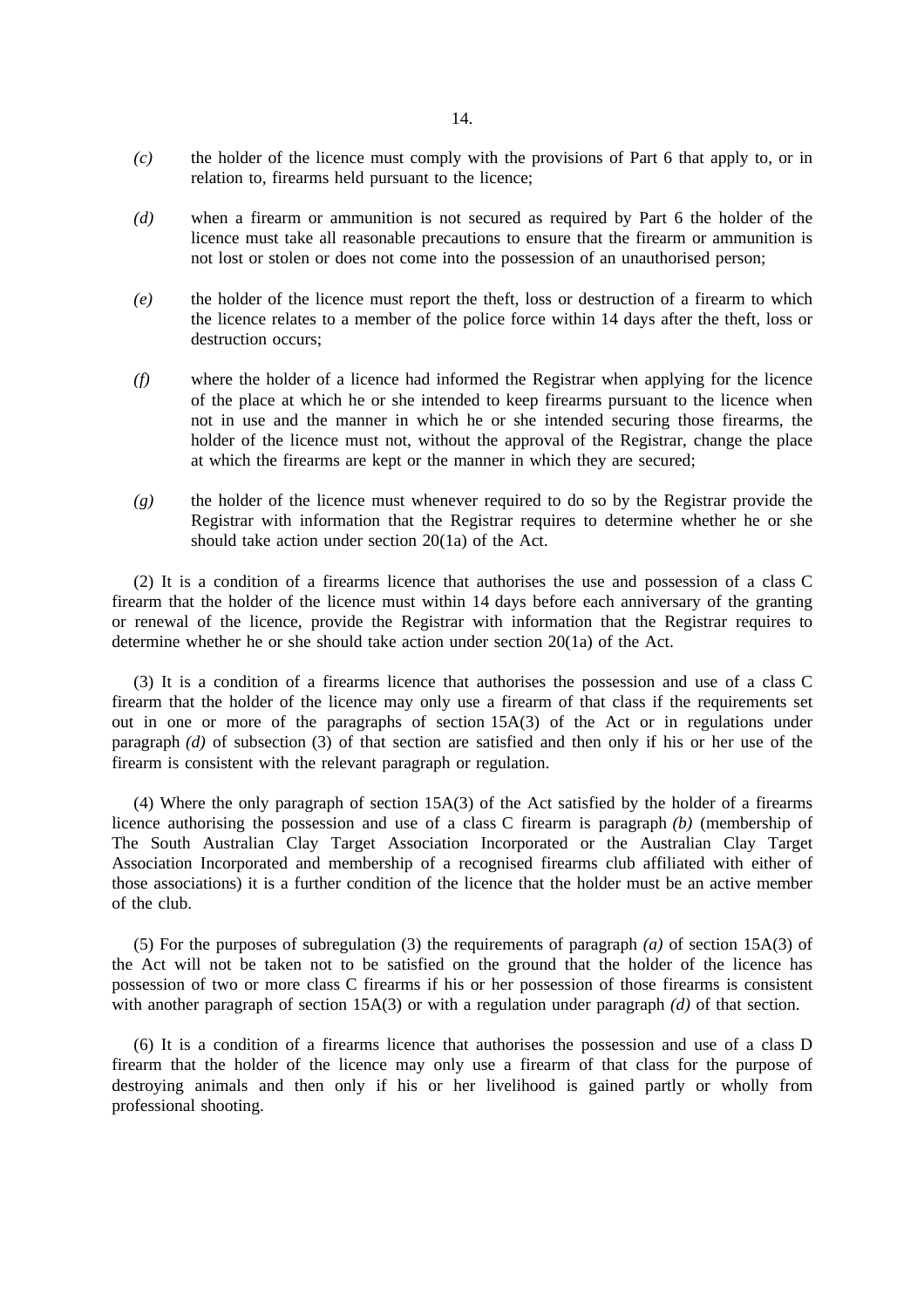(7) It is a condition of a firearms licence that authorises the possession and use of a class H firearm that the holder of the licence may only use a firearm of that class—

- *(a)* if the holder is an active member of a recognised firearms club; or
- *(ab)* in relation to carrying on the business of primary production or in the course of employment by a person who carries on such a business if, in either case, the property on which the primary production business is carried on is at least 15000 hectares in area or is a property to which subregulation (7a) applies; or
- *(b)* in the course of carrying on the business of guarding property or in guarding property in the course of employment by a person who carries on that business; or
- *(c)* for the purpose of collecting and displaying firearms; or
- *(d)* for such other purpose as is approved by the Registrar.

(7a) This subregulation applies to a property for the purposes of subregulation (7)*(ab)* if the property was specified in a firearms licence that—

- *(a)* was purportedly granted to a person for a term expiring on or after 27 September 2002; and
- *(b)* authorised the person to use a class H firearm on the property in relation to carrying on the business of primary production or in the course of employment by a person who carries on such a business.

(8) Where the purpose endorsed on a firearms licence is the collecting and displaying of firearms, the following are further conditions of the licence:

- *(a)* that in the case of all firearms in the collection manufactured after 1900—
	- (i) the bolt, breech block or firing pin of the firearm must be locked in a container kept separately from the firearm; or
	- (ii) the trigger of the firearm must be immobilised by means of a trigger lock; or
	- (iii) the firearm is secured by such other method as is approved by the Registrar; and
- *(b)* that the holder of the licence is an active member of a recognised firearms club that—
	- (i) has been established to foster the interests of persons who collect and display firearms; and
	- (ii) does not include as part of its regular activities the firing of firearms; and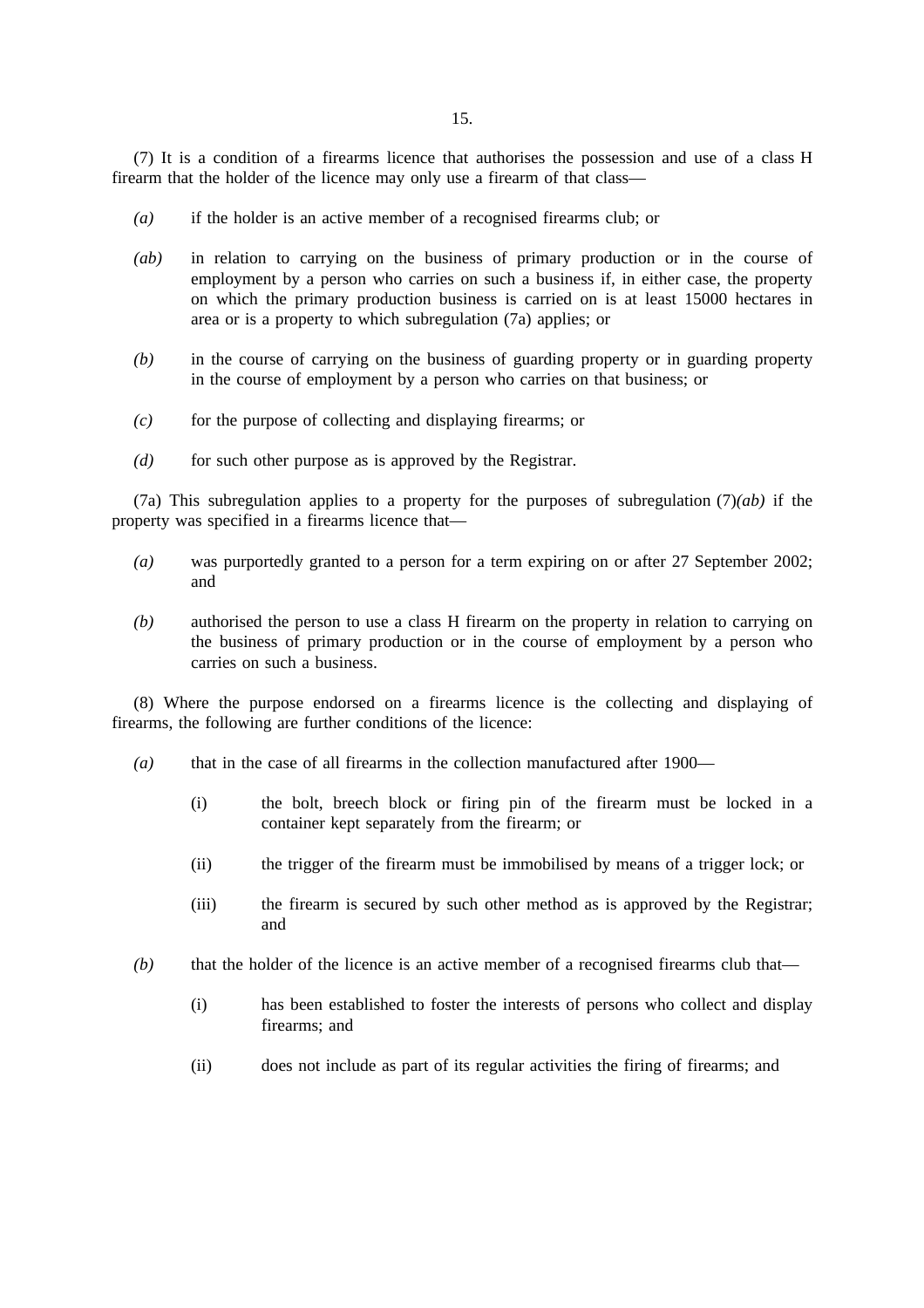- *(c)* that the holder of the licence does not have possession of any ammunition that can be used in a firearm owned by the collector for the purpose of collecting and displaying firearms (excluding ammunition for use in a firearm that the collector is authorised to have possession of and use for some other purpose endorsed on a separate firearms licence); and
- *(d)* that none of the firearms included in the collection is a prescribed firearm; and
- *(e)* that the firearms included in the collection must not be fired without the written approval of the Registrar.

(9) Where the purpose, or one of the purposes, endorsed on a firearms licence is paint-ball shooting, it is a condition of the licence that only a paint-ball firearm will be used for the purposes of paint-ball shooting.

(10) A licence to possess a prescribed firearm is subject to the following conditions in addition to the conditions prescribed by subregulation (1):

- *(a)* the firearm to which the licence relates must not be used to fire a projectile;
- *(b)* the firearm must be kept at the premises and in the manner specified in the licence unless approval to the contrary is granted by the Registrar;
- *(c)* the holder of the licence must not surrender control of the firearm except when disposing of the firearm.

(11) The conditions imposed by subregulations (3) and (6) do not apply to a licence held solely to enable the holder of the licence to possess and use firearms for the purposes of a contract with the Crown in right of this State or in any of the Crown's other capacities or for the purpose of tendering for such a contract.

### **Conditions of dealers' licences**

**19A.** (1) It is a condition of a dealer's licence that—

- *(a)* the dealer must give the Registrar written notice in a form approved by the Registrar of all changes to his or her name or address within 14 days after the change occurs;
- *(b)* the dealer must comply with the provisions of Part 6 that apply to, or in relation to, firearms or ammunition held pursuant to the licence;
- *(c)* when a firearm or ammunition is not secured as required by Part 6 the dealer must take all reasonable precautions to ensure that the firearm or ammunition is not lost or stolen or does not come into the possession of an unauthorised person;
- *(d)* the dealer must report the theft, loss or destruction of a firearm that is owned or held by the dealer in the course of carrying on business as a dealer in firearms to a member of the police force within 14 days after the theft, loss or destruction occurs;
- *(e)* that, subject to subregulation (2), the dealer does not carry on business as a dealer in firearms or ammunition except at the premises authorised by the licence;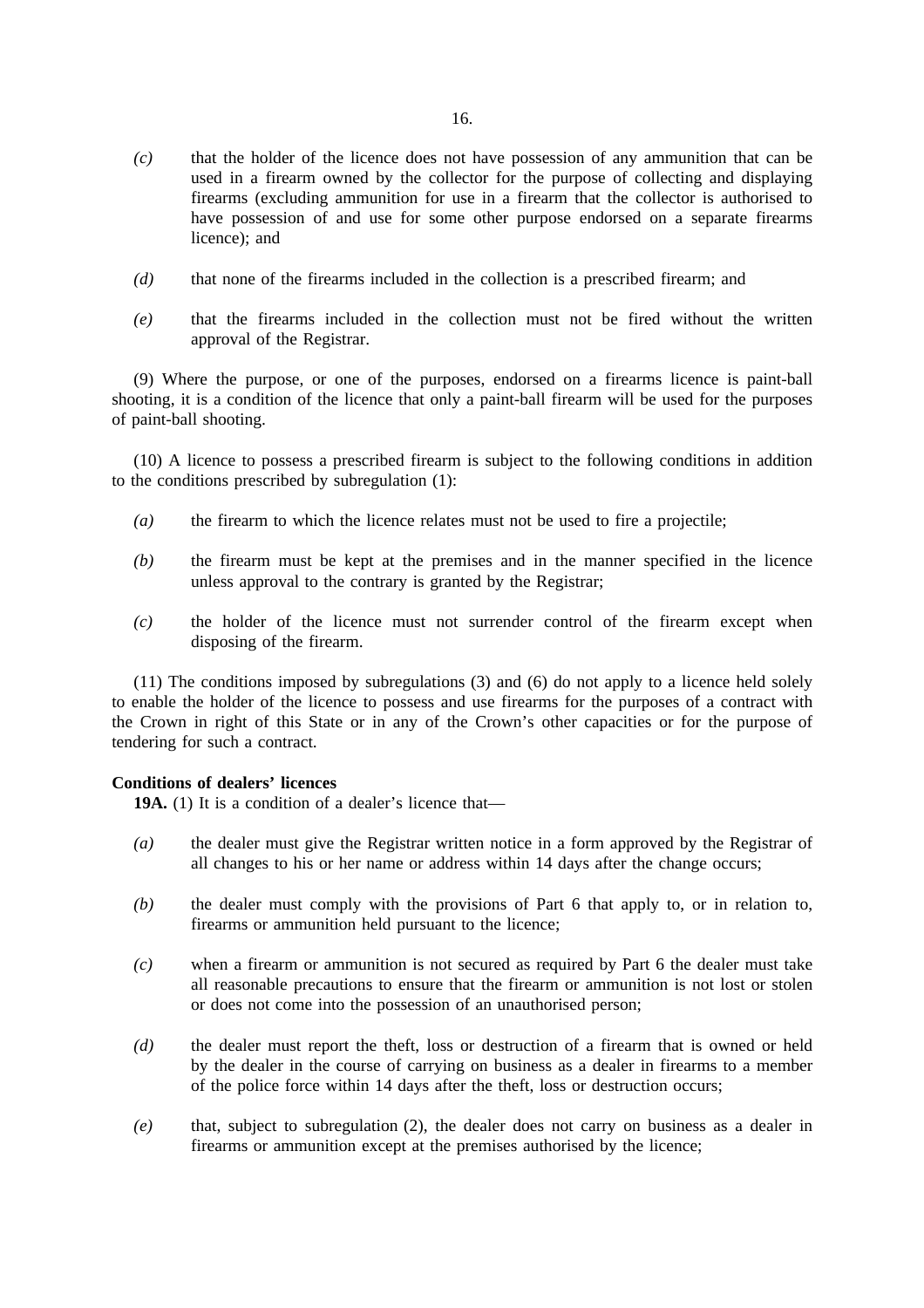- *(f)* that in the course of carrying on business as a dealer in firearms the dealer does not keep firearms at any premises except those referred to in paragraph *(e)* unless he or she does so for the purpose of testing or repairing those firearms;
- *(g)* that the dealer must not deal in—
	- (i) mechanisms or other fittings that can be fitted to a firearm to convert it to an automatic firearm; or
	- (ii) mechanisms or other fittings that, when fitted to a suitable firearm, will enable the firearm to fire grenades or other explosive projectiles;
- *(h)* that during the hours that members of the public have access to the premises referred to in paragraph  $(e)$  the dealer displays the licence, or a copy of the licence (the copy does not need to include a photograph of the holder of the licence), in those premises in a position in which it is likely to be seen and read by members of the public;
- *(i)* that the dealer identifies, in a manner approved by the Registrar, each firearm that he or she owns in the course of carrying on business as a dealer in firearms;
- *(j)* that the dealer must produce to a member of the police force on request the records kept by him or her pursuant to the Act and these regulations.
- (2) A dealer may—
- *(a)* exhibit firearms and ammunition for the purpose of sale by auction and may sell firearms or ammunition by auction at a place other than his or her premises;
- *(b)* exhibit firearms and ammunition for any other purpose at places other than his or her premises if he or she does not exhibit—
	- (i) two or more identical firearms; or
	- (ii) more than 50 rounds of identical ammunition.

### **Division 6—Exemption from requirement to be licensed**

### **Exemption from requirement to be licensed**

**20.** (1) An offence is not committed against section 11 of the Act by—

- *(a)* a person of or over the age of 14 but under the age of 18 who has possession of or uses a registered firearm if—
	- (i) he or she is with and is under the continuous supervision of his or her parent or guardian or some other person approved by his or her parent or guardian; and
	- (ii) the person providing the supervision holds a firearms licence authorising possession of the firearm for the purpose for which it is being used;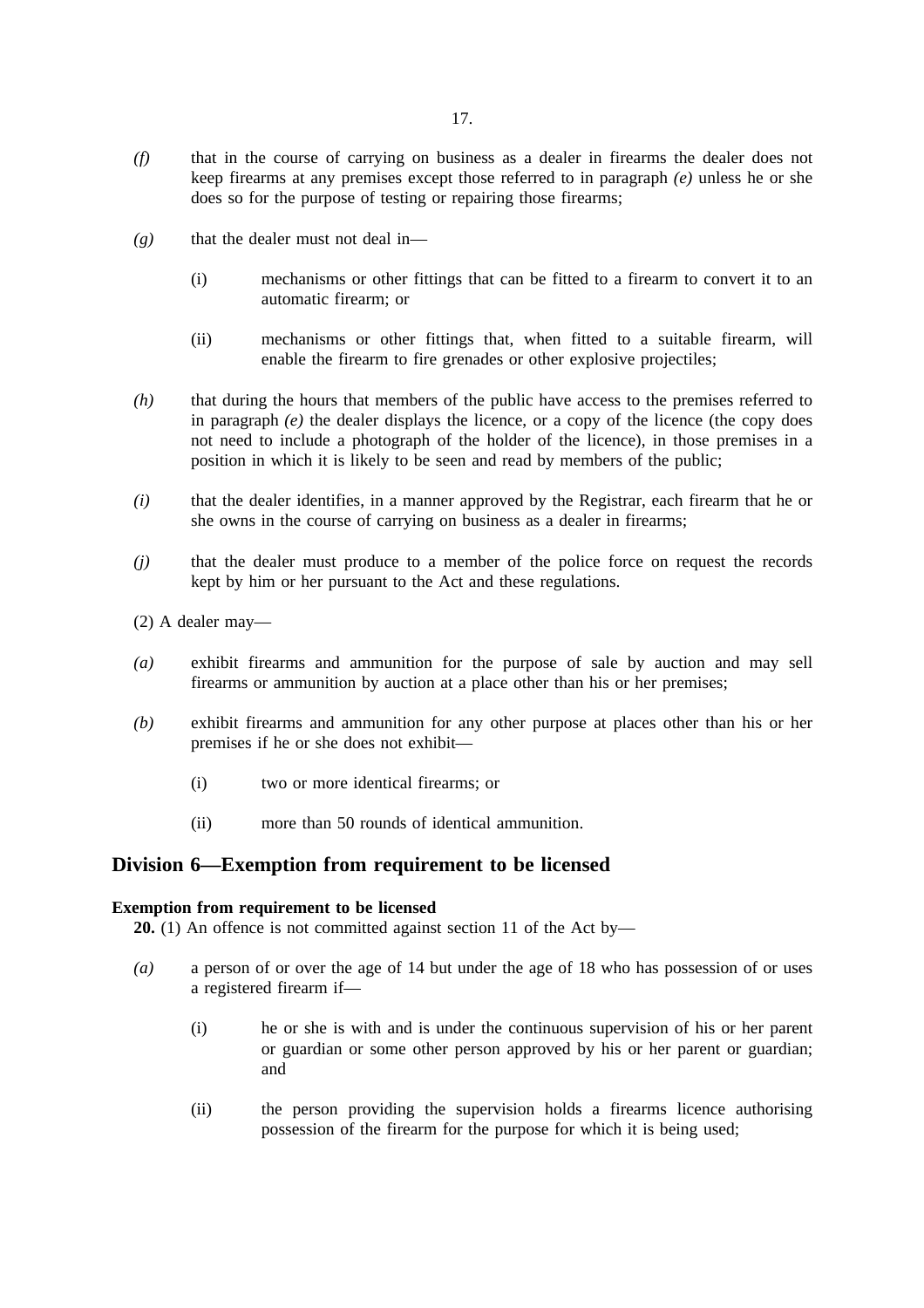- *(b)* a person of or over the age of 14 but under the age of 18 who has possession of or uses a firearm if that person is (with the consent of his or her parent or guardian) with and is under the continuous supervision of a recognised coach who holds a firearms licence authorising possession of the firearm for the purpose for which it is being used;
- *(c)* a person who has possession of or uses a firearm for the purpose of a course or examination in the safe handling, carriage and use of firearms if that person is with and is under the continuous supervision of a person authorised by the Registrar to conduct the course or examination;
- *(d)* a person of or over the age of 18 who has possession of or uses a firearm if that person is with and is under the continuous supervision of a person who is registered as the owner of the firearm and who holds a firearms licence authorising possession of the firearm for the purpose for which it is being used;
- *(da)* a person who has possession of or uses a class C firearm on the grounds of a recognised firearms club that is affiliated with The South Australian Clay Target Association Incorporated or the Australian Clay Target Association Incorporated for the purpose of shooting in an activity of the club conducted in accordance with the rules of the Australian Clay Target Association Incorporated;
- *(e)* a person of or over the age of 14 but under the age of 18 who has possession of or uses a firearm at facilities provided by the South Australian Sports Institute with the consent of his or her parent or guardian;
- *(f)* a person of any age who has possession of or uses a firearm (including a prescribed firearm)—
	- (i) in the course of rehearsal for or the performance of a theatrical production; or
	- (ii) in the course of rehearsal for or the filming of a scene in the production of a film,

if the person is under the continuous supervision of a person who holds a firearms licence authorising possession of the firearm for the purpose for which it is being used.

(2) An offence is not committed against section 11 of the Act by a person who is of or over the age of 10 but under the age of 14 in the circumstances set out in subregulation (1)*(a)* or *(b)* if the firearm concerned is a class A firearm.

(2a) For the purposes of subregulation  $(1)(d)$ , a person will be taken to be registered as the owner of a firearm if he or she is the nominee of a body, whether incorporate or unincorporate, that is registered as the owner of the firearm.

(3) In this regulation—

"**recognised coach**" means a person who has been recognised by a recognised firearms club as being a fit and proper person to instruct others in the skills of using firearms.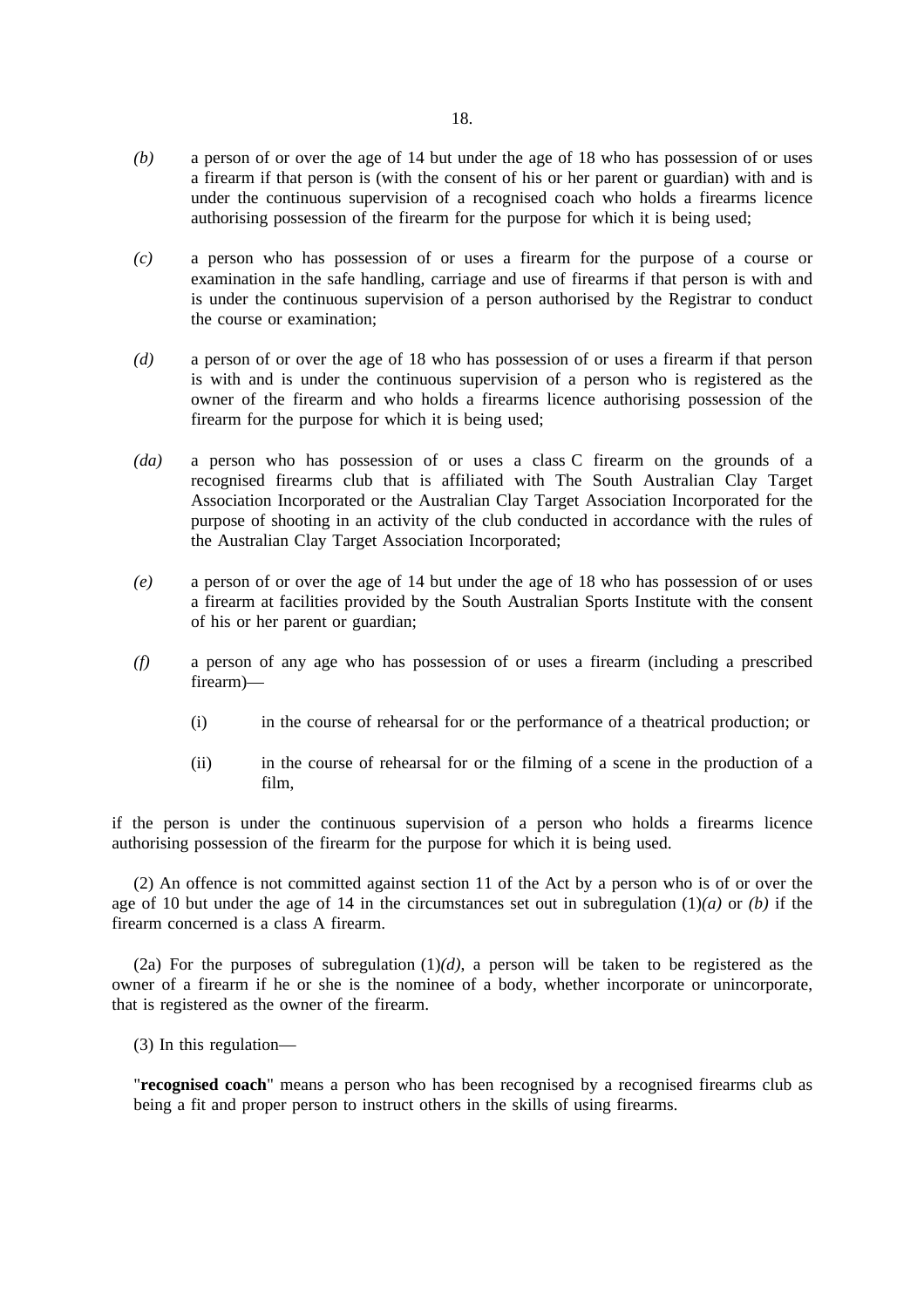#### **Acquisition and supply of gas cylinders**

**21.** A person who acquires or supplies a cylinder of compressed gas designed for use in a firearm is exempt from section 21B of the Act in relation to the acquisition or supply of the cylinder.

### **Division 7—General**

### **Company nominee**

**22.** (1) A company that holds a licence must appoint a person—

- *(a)* who is, in the opinion of the Registrar, a fit and proper person to have control of the company's firearms; and
- *(b)* who is employed by the company and has his or her usual place of residence in the State,

to have control of the company's firearms at the place at which they are kept by the company.

(2) Without limiting the meaning of "fit and proper person" in subregulation (1)*(a)*, a person will be taken not to be a fit and proper person for the purposes of that subregulation if the Registrar would refuse to grant a firearms licence to that person.

(3) A person appointed under subregulation (1) must keep a record of—

- *(a)* the firearms under his or her control; and
- *(b)* the names of the persons who have possession of those firearms and the periods during which they have possession of them.

(4) A company must give the Registrar written notice in a form approved by the Registrar of the name and address of the person appointed by the company under subregulation (1).

### **Replacement of licence**

**23.** If, where a person has applied for replacement of a licence that has been lost, stolen or destroyed, the Registrar is satisfied on information provided by the applicant or on such other evidence as he or she requires that the licence has been lost, stolen or destroyed, the Registrar may, on payment of the prescribed fee, issue a replacement for the licence.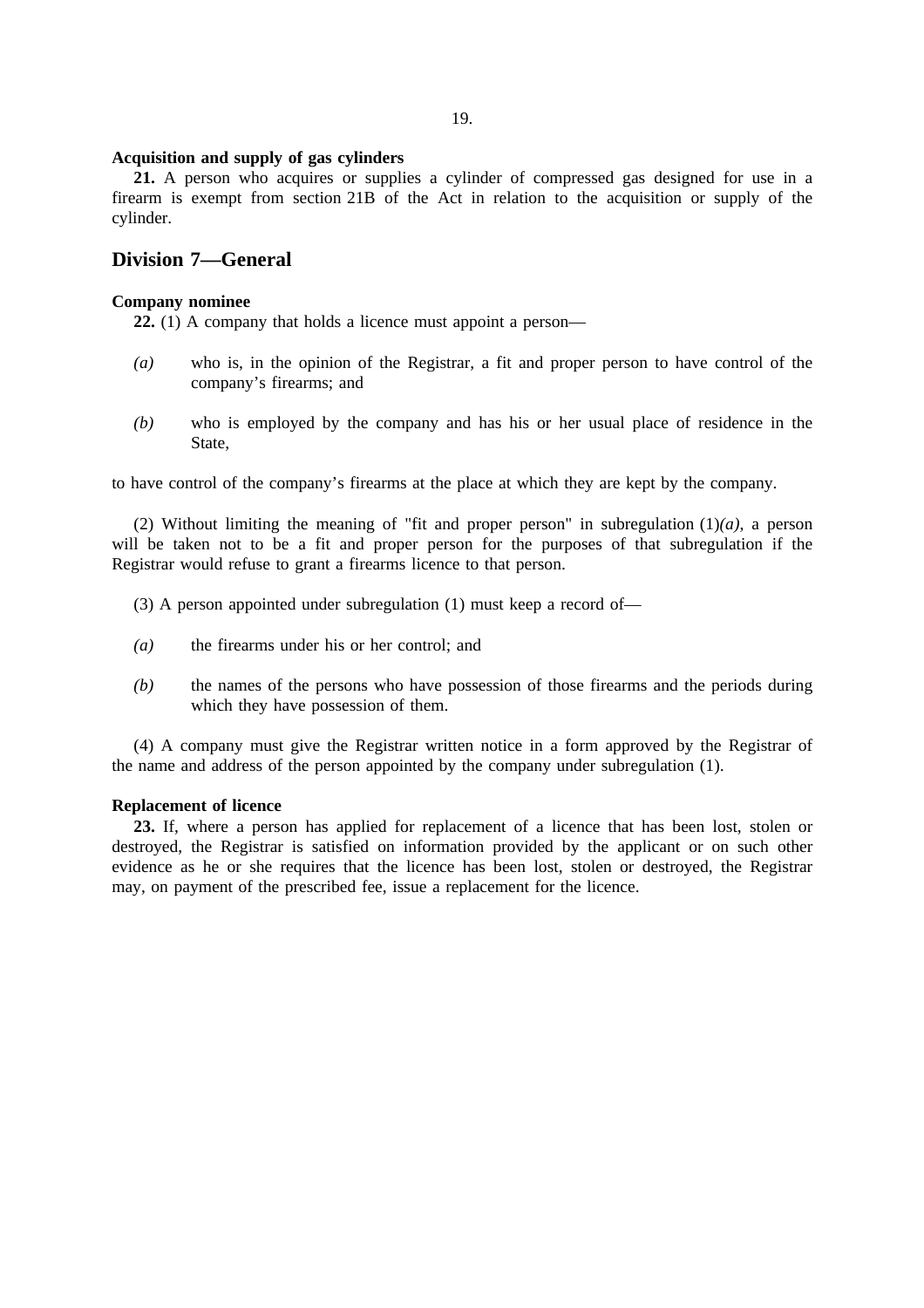### **Part 4—Acquisition and registration of firearms**

### **Application for permits**

**24.** An application for a permit to acquire a firearm must be in a form approved by the Registrar.

### **Checks to be made by the Registrar**

**24A.** Before granting an application for a permit to acquire a firearm, the Registrar must check the application against the checklist adopted for that purpose by the Australasian Police Minister's Council.

### **Application to register a firearm**

**25.** (1) Subject to subregulation (2), an application to register a firearm must be in a form approved by the Registrar and the applicant must produce the following to the member of the police force to whom the application is made:

- *(a)* the permit authorising the acquisition of the firearm; and
- *(b)* the firearm; and
- *(c)* the licence authorising the person producing the firearm to have possession of it.

(2) A person who applies for registration of a firearm in circumstances referred to in regulation 50(5) is not bound to comply with subregulation (1)*(a)* or *(c)*.

#### **Acquisition of class C firearms**

**26.** The following requirements are prescribed for the purposes of section 15A(3)*(d)* of the Act:

- *(a)* in relation to the acquisition of class C firearms for the purpose of collection and display—
	- (i) the Registrar is satisfied that the applicant for the permit to acquire the class C firearm has, or genuinely intends to acquire, a collection of firearms that has, or will have, significant commemorative, historical, investment or other value; and
	- (ii) the firearm is to be acquired to form part of the collection; and
	- (iii) the applicant is an active member of a recognised firearms club that—
		- (A) has been established to foster the interests of persons who collect and display firearms; and
		- (B) does not include as part of its regular activities the firing of firearms;
- *(b)* in relation to the acquisition of class C firearms by the Royal Zoological Society of South Australia Incorporated—
	- (i) the applicant for the permit to acquire the class C firearm is the Royal Zoological Society of South Australia Incorporated; and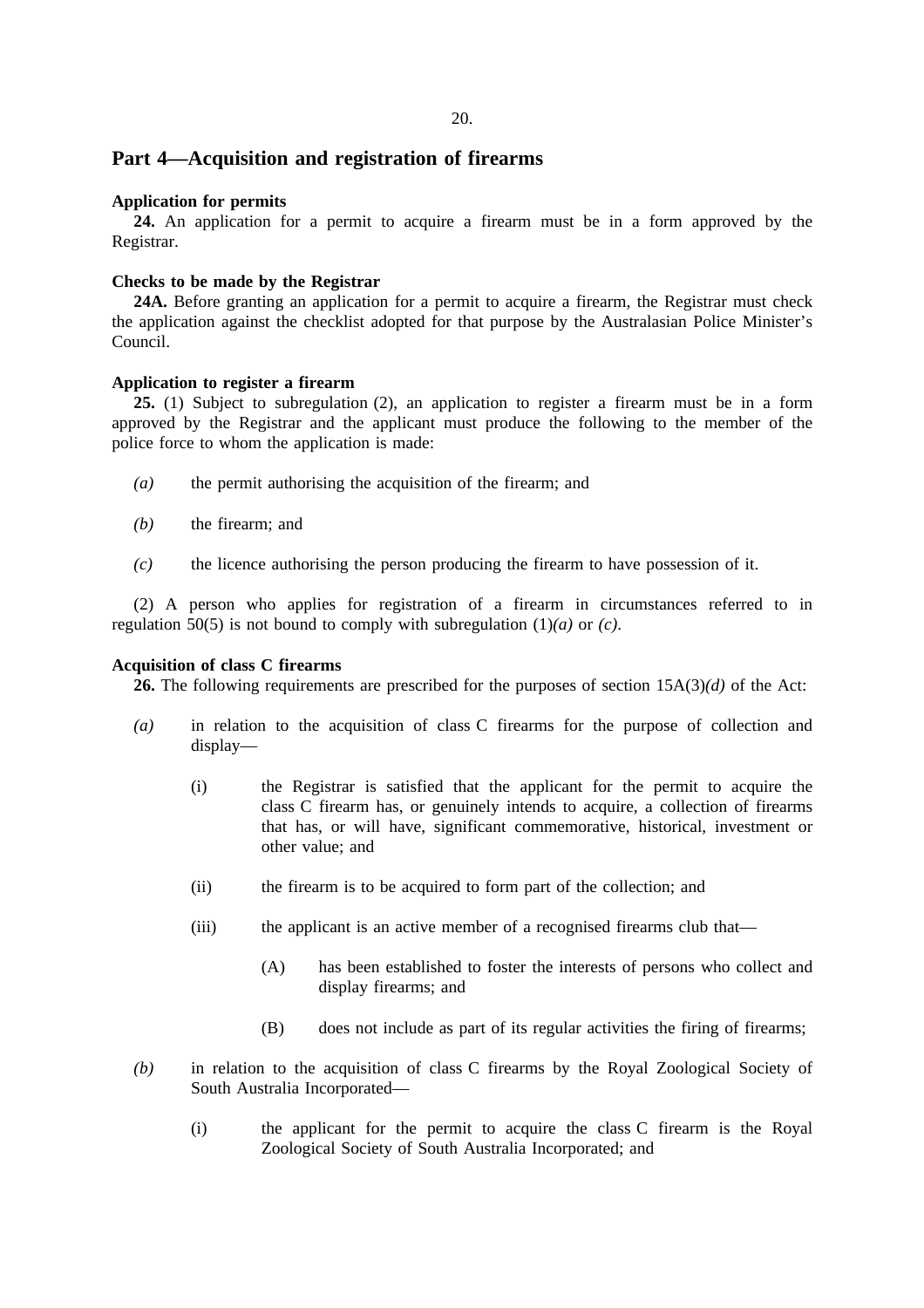(ii) the Registrar is satisfied that the Society needs the firearm for the operation of its zoos.

### **Certificate of registration**

**27.** (1) The Registrar must issue a certificate of registration to the person in whose name the firearm is registered.

(2) The Registrar may, on payment of the prescribed fee, issue a certificate to replace one that has been lost, stolen or destroyed.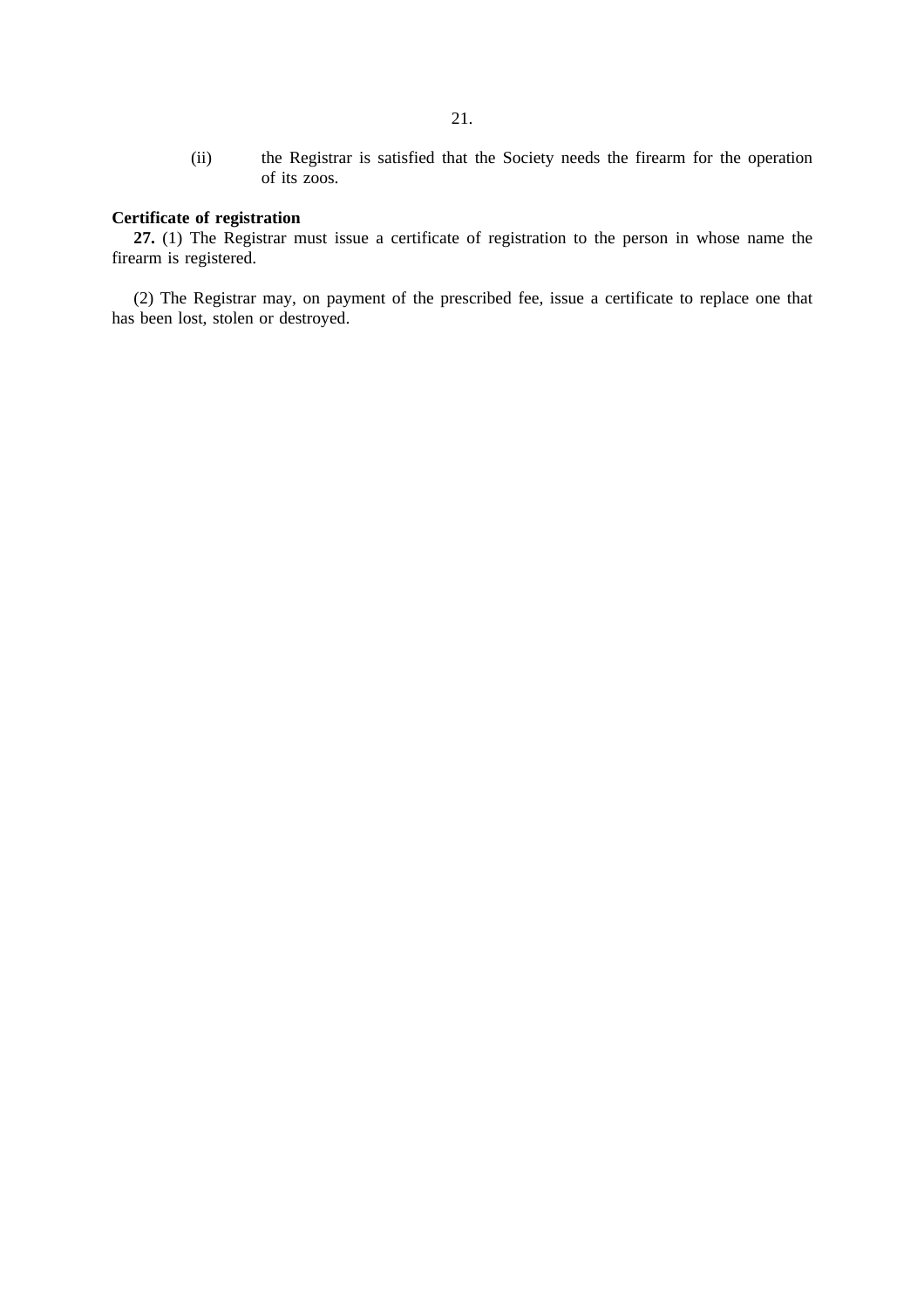## **Part 5—Acquisition of ammunition**

### **Application for permit**

**28.** An application to the Registrar for a permit to acquire ammunition—

- *(a)* must be in a form approved by the Registrar; and
- *(b)* must be accompanied by information required by the Registrar; and
- *(c)* must be accompanied by the prescribed fee.

### **Limit on quantity of ammunition**

**28A.** A person must not own or have in his or her possession ammunition that exceeds the reasonable needs of that person for the immediately following period of 12 months.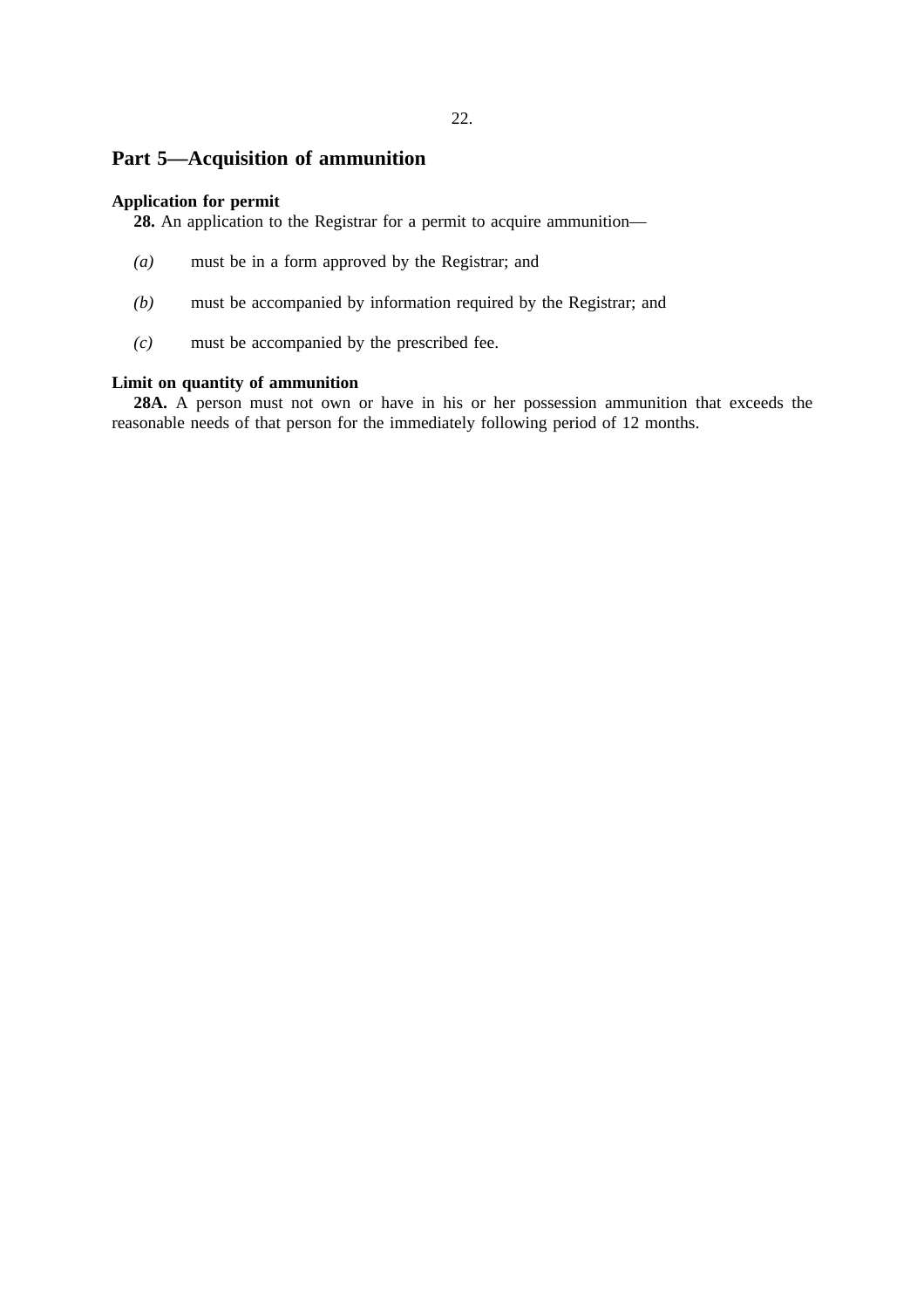### **Part 6—Security of firearms and ammunition**

### **Possession pursuant to firearms licence**

**29.** (1) A person (not being a dealer) who has possession of a class A or B firearm or the receiver of a class A or B firearm, must keep the firearm or receiver secured by—

- *(a)* securely attaching and locking it to part of the building in which it is kept; or
- *(b)* keeping it in a locked cabinet made of hardwood or steel that is securely attached to the building in which it is kept; or
- *(c)* keeping it in a locked safe made of steel that is securely attached to the building in which it is kept; or
- *(d)* keeping it in a locked steel and concrete strong room; or
- *(e)* such other method as is approved by the Registrar.

(2) A person (not being a dealer) who has possession of a class C, D or H firearm or the receiver of a class H firearm must keep the firearm or receiver secured by—

- *(a)* keeping it in a locked safe made of steel that is securely attached to the building in which it is kept; or
- *(b)* keeping it in a locked steel and concrete strong room; or
- *(c)* such other method as is approved by the Registrar.
- (3) A cabinet or safe referred to in subregulation (1) or (2) must—
- *(a)* be fitted with fittings and locks that prevent it from being easily forced open; and
- *(b)* be made of material of sufficient thickness to prevent it being easily broken, opened or destroyed.

(4) Despite subregulations  $(1)(c)$  and  $(2)(a)$ , a safe need not be attached to the building if its mass when empty is 150 kilograms or more.

#### **Possession of prescribed firearms**

**30.** A person who has possession of a prescribed firearm must keep the firearm secured in accordance with the conditions of the licence authorising possession of the firearm.

#### **Possession of firearms by dealers**

**31.** (1) Subject to this regulation, a person who has possession of a class A, B, C, D or H firearm or the receiver of a firearm in his or her capacity as a dealer must keep the firearm or receiver secured by one of the methods set out in regulation 29 in respect of the relevant class of firearm.

(2) A dealer is not required to comply with subregulation (1) during periods that his or her premises are open to the public in respect of class A or B firearms that are on display to members of the public entering the premises if the public does not have access to the firearms.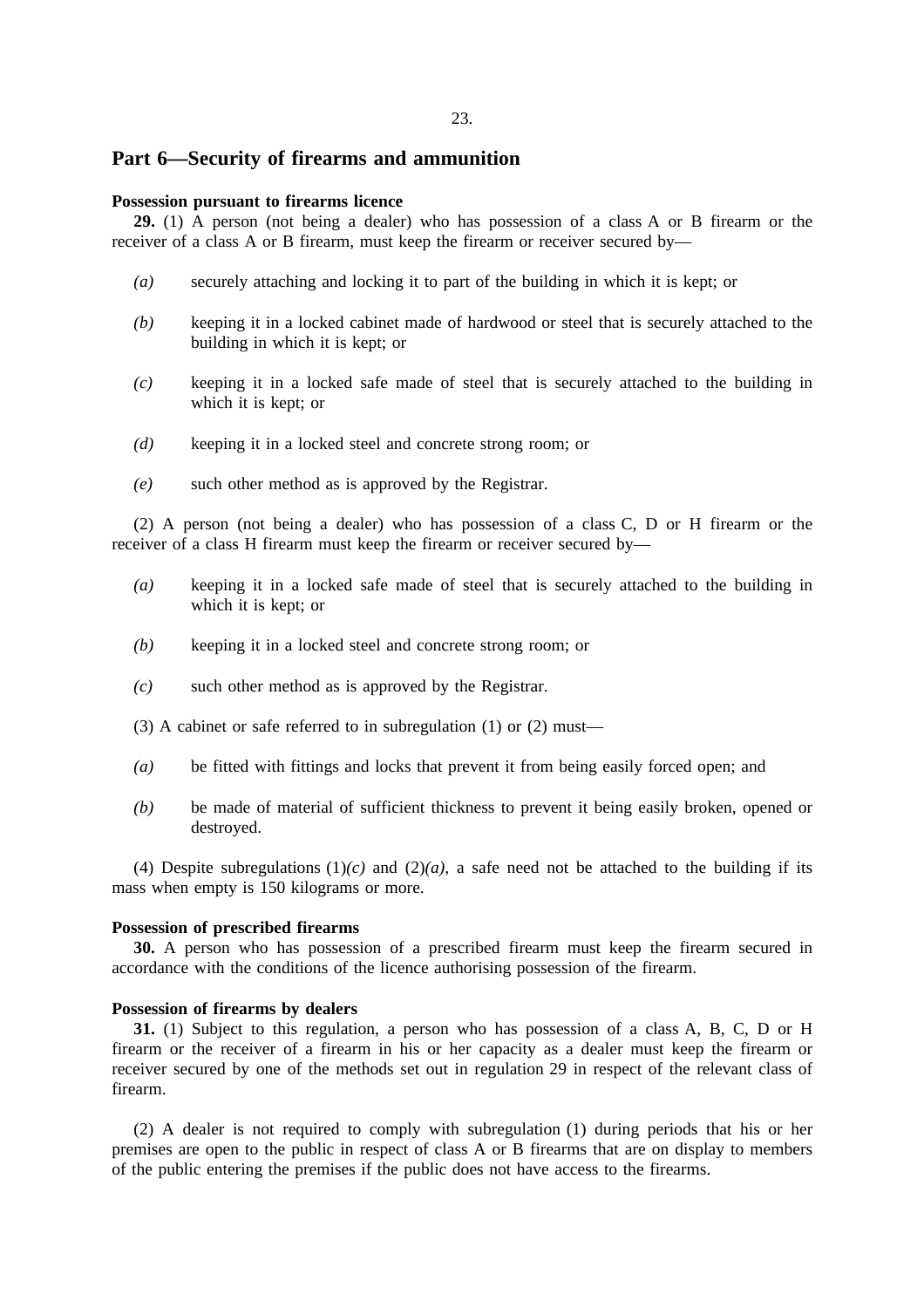(3) A dealer is not required to comply with subregulation (1) during periods that his or her premises are open to the public in respect of class H firearms that are on display to members of the public entering the premises if—

- *(a)* the public does not have access to the firearms; and
- *(b)* the firearms are secured in a manner approved by the Registrar.

### **Ammunition**

**32.** (1) Ammunition must be stored in a locked container separately from firearms.

(2) A person must not have possession of a round of ammunition that includes high explosives or that is designed to kill, injure or incapacitate by means of smoke or chemicals.

- (3) A person must not have possession of a round of military ammunition unless—
- *(a)* it has been modified so that it is incapable of being fired; or
- *(b)* it is of United Nations Hazard classification Code 1.4S and has a calibre of less than 19.1mm.

#### **Security of dealer's building**

**33.** A dealer must ensure that the premises at which he or she carries on the business of dealing in firearms is properly secured against unlawful entry whenever the premises are unoccupied.

#### **Exemption**

**34.** The Registrar may exempt a person from compliance with this Part subject to such conditions as he or she thinks fit and may vary or revoke an exemption at any time.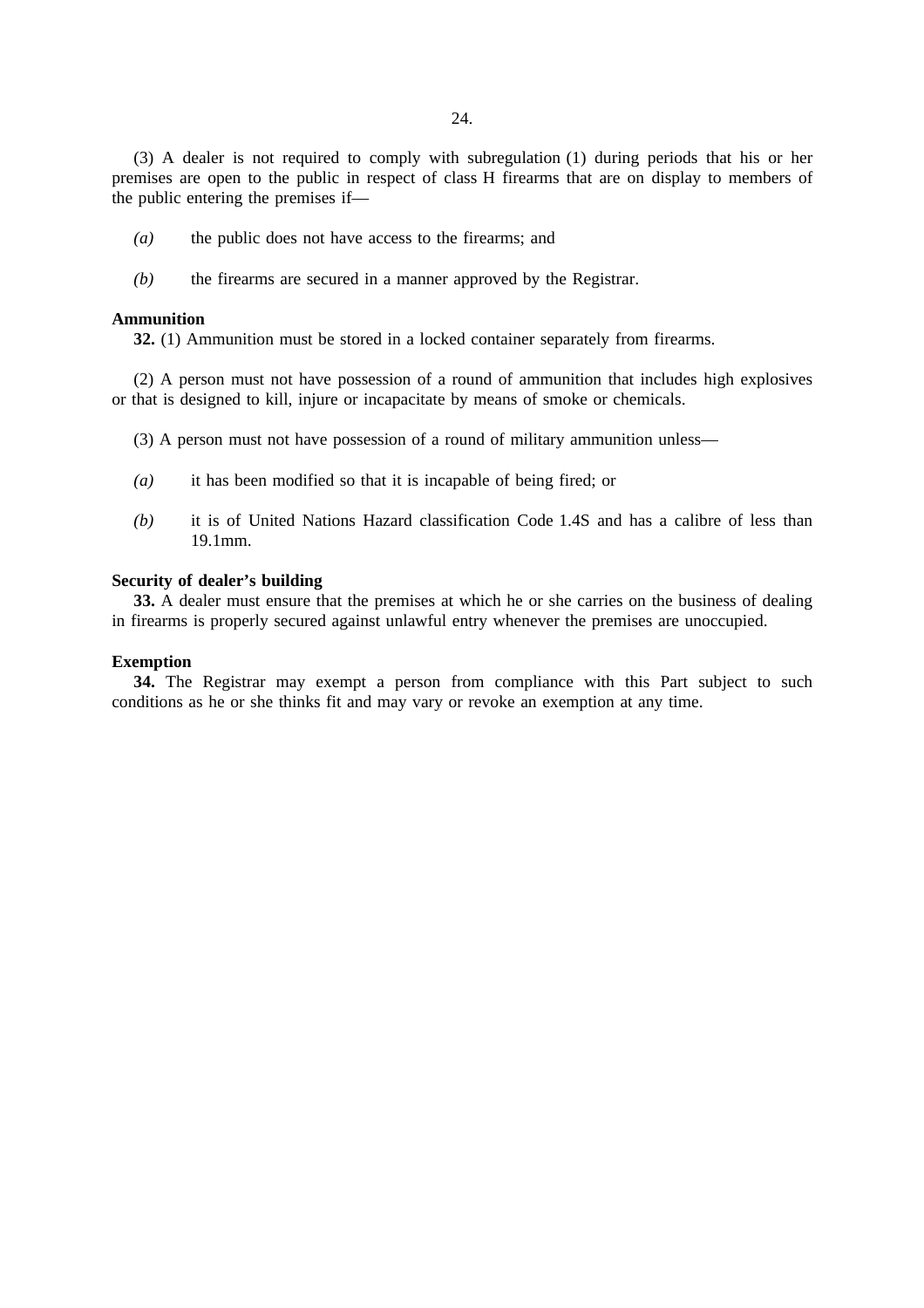### **Part 7—Recognised firearms clubs and recognised paint-ball operators**

### **Division 1—Recognised firearms clubs**

### **Application for recognition**

**35.** An application for recognition of a firearms club must be made to the Registrar in a form approved by the Registrar and must be accompanied by—

- *(a)* a copy of the constitution of the club; and
- *(b)* a list of the names and addresses of the members of the controlling body of the club and the office (if any) held by each member; and
- *(c)* a statement of the number of members of the club; and
- *(d)* a description of the current and proposed activities of the club; and
- *(e)* where the activities of the club include shooting—
	- (i) a plan of the range (if any) regularly used by the club and a map showing the location of the range; and
	- (ii) a list of the names and addresses of members of the club who are authorised to control the activities of club members at the range; and
	- (iii) evidence that the club has permission of the owner of the land on which the range is situated for the club's use of the range; and
	- (iv) evidence that the club has permission of the owner of adjoining land over which projectiles may pass in the course of shooting at the range; and
	- (v) evidence of compliance with the requirements of any other Act relating to the use of land as a shooting range; and
- *(f)* such other information as the Registrar requires.

#### **Certificate of recognition**

**36.** (1) Where the Minister has declared a firearms club to be a recognised firearms club, the Registrar must provide the club with a certificate setting out—

- *(a)* the date of recognition; and
- *(b)* the location of the club's range or ranges; and
- *(c)* the current activities (and the proposed activities if any) of the club.

(2) The club must display the certificate, or a copy of the certificate, in a prominent position on its premises or at the range used by it.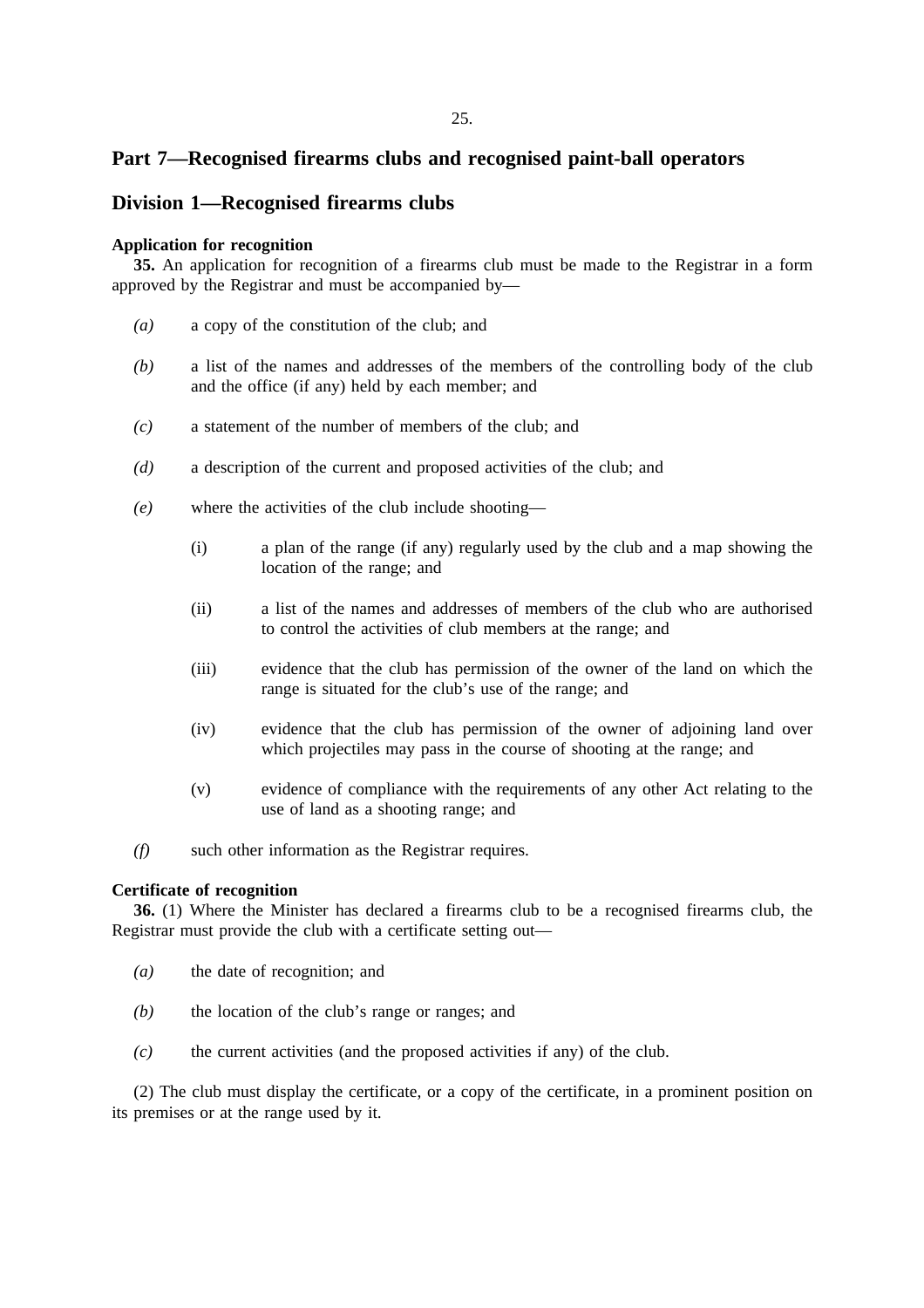#### **Approval of Registrar required for alteration to range**

**37.** A recognised firearms club must not alter the range or ranges used by the club without first obtaining the approval of the Registrar.

#### **Club to inform Registrar of change**

**38.** (1) A recognised firearms club must within 28 days after—

- *(a)* a variation to the constitution of the club comes into force; or
- *(b)* the membership of the controlling body of the club changes; or
- *(c)* a variation in or addition to the activities of the club has occurred,

provide the Registrar with—

- *(d)* the text of the variation to the constitution; or
- *(e)* the names and addresses of the members of the controlling body and the office (if any) held by each member; or
- *(f)* a description of the variation in or addition to the activities of the club.

(2) A recognised firearms club must—

- *(a)* from time to time, at the request of the Registrar, provide the Registrar with such information in relation to the affairs and activities of the club as the Registrar requires;
- *(b)* permit the Registrar, or a person authorised by the Registrar, to inspect the club premises and the range at any reasonable time.

#### **Record of attendance by members**

**38A.** (1) A recognised firearms club must make records of—

- *(a)* participation by members of the club in activities of the club that involve the shooting of firearms; and
- *(b)* attendance by members of the club at meetings of the club including those of the kind referred to in paragraph *(a)* (if any).

(2) Records referred to in subregulation (1) must be kept by the club for at least three years and must be produced for inspection when requested by the Registrar.

#### **Change in membership**

**39.** Within 28 days after a person ceases to be a member of a recognised firearms club, the club must give the Registrar written notice of the member's name and last known address and the date on which the membership terminated and in the case of expulsion, the reason or reasons for the expulsion.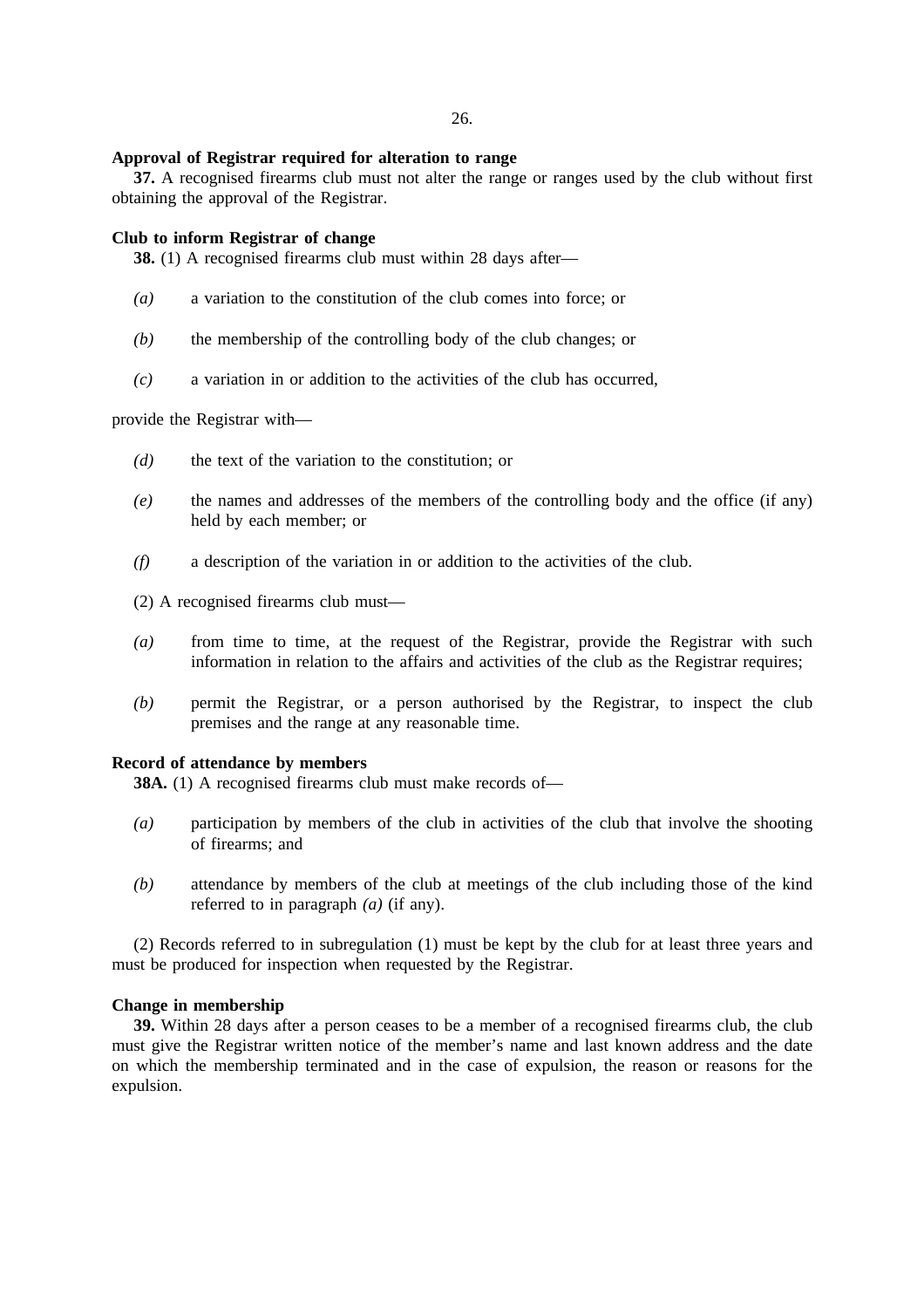## **Division 2—Recognised paint-ball operators and recognised commercial range operators**

### **Application for recognition**

**40.** (1) An application for recognition of a paint-ball operator and approval of the operator's grounds must be made to the Registrar in a form approved by the Registrar and must be accompanied by—

- *(a)* a description of the proposed activities of the operator; and
- *(b)* a plan of the grounds proposed to be used by the operator and a map showing the location of the grounds; and
- *(c)* a list of the names and addresses of the persons who are authorised to control the activities of persons on those grounds; and
- *(d)* evidence that the operator has permission of the owner of the land on which the grounds are situated for the operator's use of the grounds; and
- *(e)* evidence of compliance with the requirements of any other Act relating to use of land as grounds of a paint-ball operator; and
- *(f)* such other information as the Registrar requires.
- (2) An application by a company must be accompanied by—
- *(a)* a copy of the memorandum and articles of association of the applicant;
- *(b)* a list of the names and addresses of the directors and shareholders of the applicant.

### **Application for recognition of commercial range operator**

**40A.** (1) An application for recognition of a commercial range operator and approval of the operator's range must be made to the Registrar in a form approved by the Registrar and must be accompanied by—

- *(a)* a description of the proposed activities of the operator; and
- *(b)* a plan of the range proposed to be used by the operator and a map showing the location of the range; and
- *(c)* a list of the names and addresses of the persons who are authorised to control the activities of persons on the range; and
- *(d)* evidence that the operator has permission of the owner of the land on which the range is situated for the operator's use of the range; and
- *(e)* evidence of compliance with the requirements of any other Act relating to use of land as a shooting range; and
- *(f)* such other information as the Registrar requires.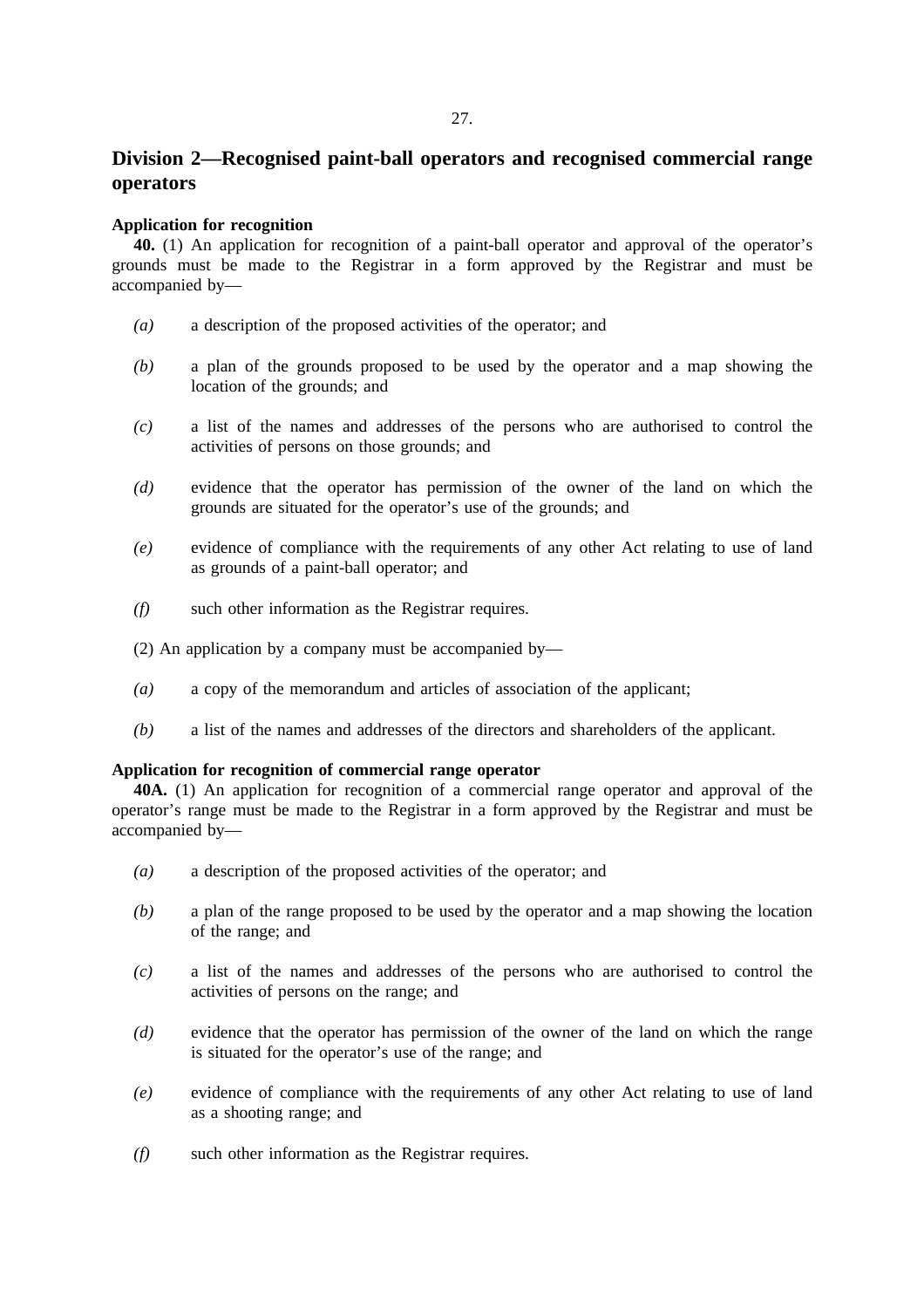28.

- (2) An application by a company must be accompanied by—
- *(a)* a copy of the memorandum and articles of association of the applicant; and
- *(b)* a list of the names and addresses of the directors and shareholders of the applicant.

#### **Certificate of recognition**

**41.** (1) Where the Minister has declared a person to be a recognised paint-ball operator or recognised commercial range operator, the Registrar must provide the operator with a certificate setting out—

- *(a)* the date of recognition; and
- *(b)* the location of the operator's grounds or range; and
- *(c)* the proposed activities of the operator.

(2) The operator must display the certificate, or a copy of the certificate, in a prominent position at the grounds or range used by the operator.

#### **Alteration of grounds or range**

**42.** A recognised paint-ball operator or a recognised commercial range operator must not alter the grounds or range used by the operator without first obtaining the approval of the Registrar.

### **Operator to inform Registrar of change**

**43.** (1) A recognised paint-ball operator or recognised commercial range operator must within 28 days after a variation in or addition to the activities of the operator has occurred provide the Registrar with a description of the variation in or addition to the activities of the operator.

(2) A recognised paint-ball operator or recognised commercial range operator that is a company must within 28 days after—

- *(a)* a variation to the memorandum or articles of association of the operator comes into force;
- *(b)* a change in the directors or shareholders of the operator has occurred,

provide the Registrar with—

- *(c)* the text of the variation to the memorandum or articles of association; or
- *(d)* the names of the persons who have ceased to be directors or shareholders of the operator and the names and addresses of persons who have become directors or shareholders of the operator.

(3) A recognised paint-ball operator or recognised commercial range operator must—

*(a)* from time to time, at the request of the Registrar, provide the Registrar with such information in relation to the affairs and activities of the operator as the Registrar requires;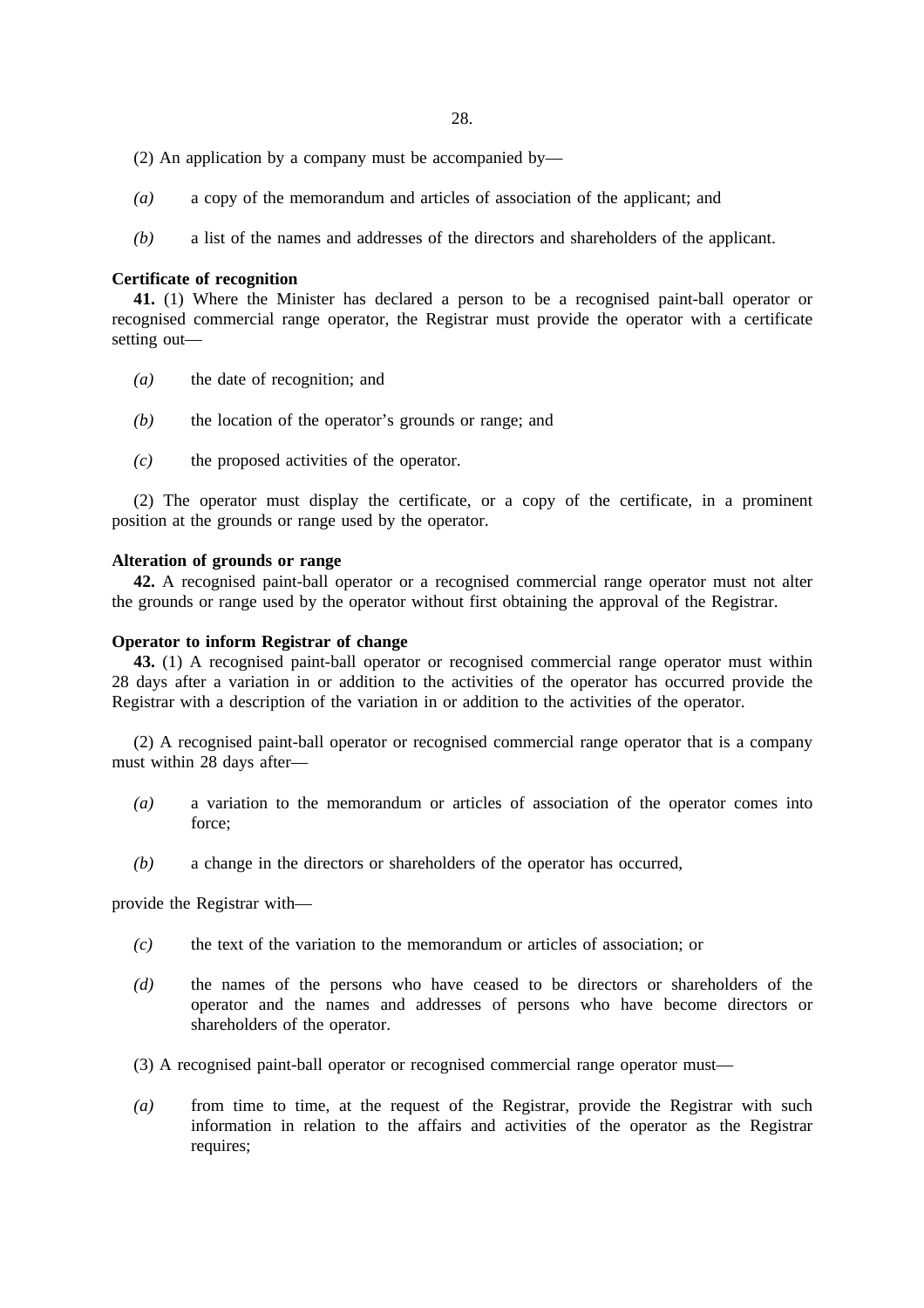*(b)* permit the Registrar, or a person authorised by the Registrar, to inspect the operator's premises and grounds or range at any reasonable time.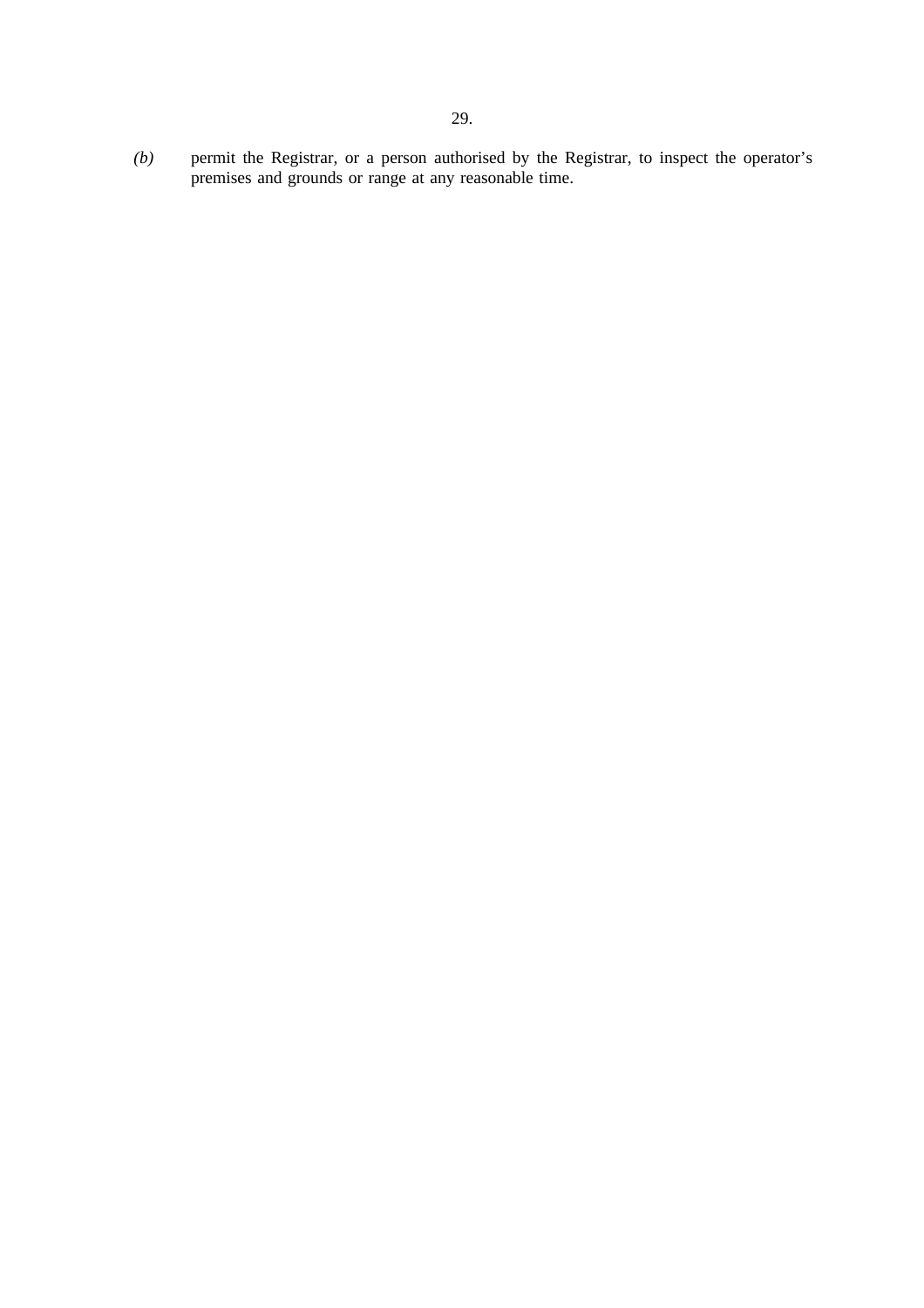### **Part 8—Miscellaneous**

### **Prescribed person—s. 20A**

**44.** The following classes of persons are prescribed for the purposes of the definition of "**prescribed person**" in section 20A of the Act:

- *(a)* persons registered as nurses under the *Nurses Act 1985*;
- *(b)* registered psychologists under the *Psychological Practices Act 1973*.

#### **Exclusion from s. 35A of the Act**

**44A.** (1) A person who carries on the business of carrying goods may carry a firearm and ammunition, or cause a firearm and ammunition to be carried, by the same vehicle, vessel or aircraft if—

- *(a)* the owner of the firearm and the owner of the ammunition are being carried by the same vehicle, vessel or aircraft and no ammunition is carried in the chamber, breech or a magazine of the firearm; or
- *(b)* the firearm and ammunition are carried in the same vehicle, vessel or aircraft with the approval of the Registrar.

(2) For the purposes of section 35A(2) of the Act, a class C, D or H firearm must not be transported if there is a round of ammunition in the chamber, breech or a magazine of the firearm.

#### **Records**

**45.** (1) Records that a person is required to compile and keep under the Act, these regulations or the conditions of a licence must be produced on demand to the Registrar or a member of the police force.

(2) All alterations made to records compiled and kept under the Act, these regulations or the conditions of a licence must be made so that the entry that is altered remains clearly legible.

### **Waiver of firearms licence fee**

**46.** The Registrar may waive payment of the fee for, or for the renewal of, a firearms licence that is endorsed for use in guarding property in the course of employment by a person who carries on the business of guarding property if—

- *(a)* the licence is not endorsed for any other purpose; and
- *(b)* the employee who has possession of a firearm pursuant to the licence will only have possession of the firearm when on the employer's premises and when carrying out the duties of his or her employment.

### **Form of applications and licences etc**

**47.** (1) An application to the Registrar under the Act or these regulations must, unless otherwise provided, be in a form approved by the Registrar.

(2) A licence, permit or registration certificate granted or issued by the Registrar must, unless otherwise provided, be in a form approved by the Registrar.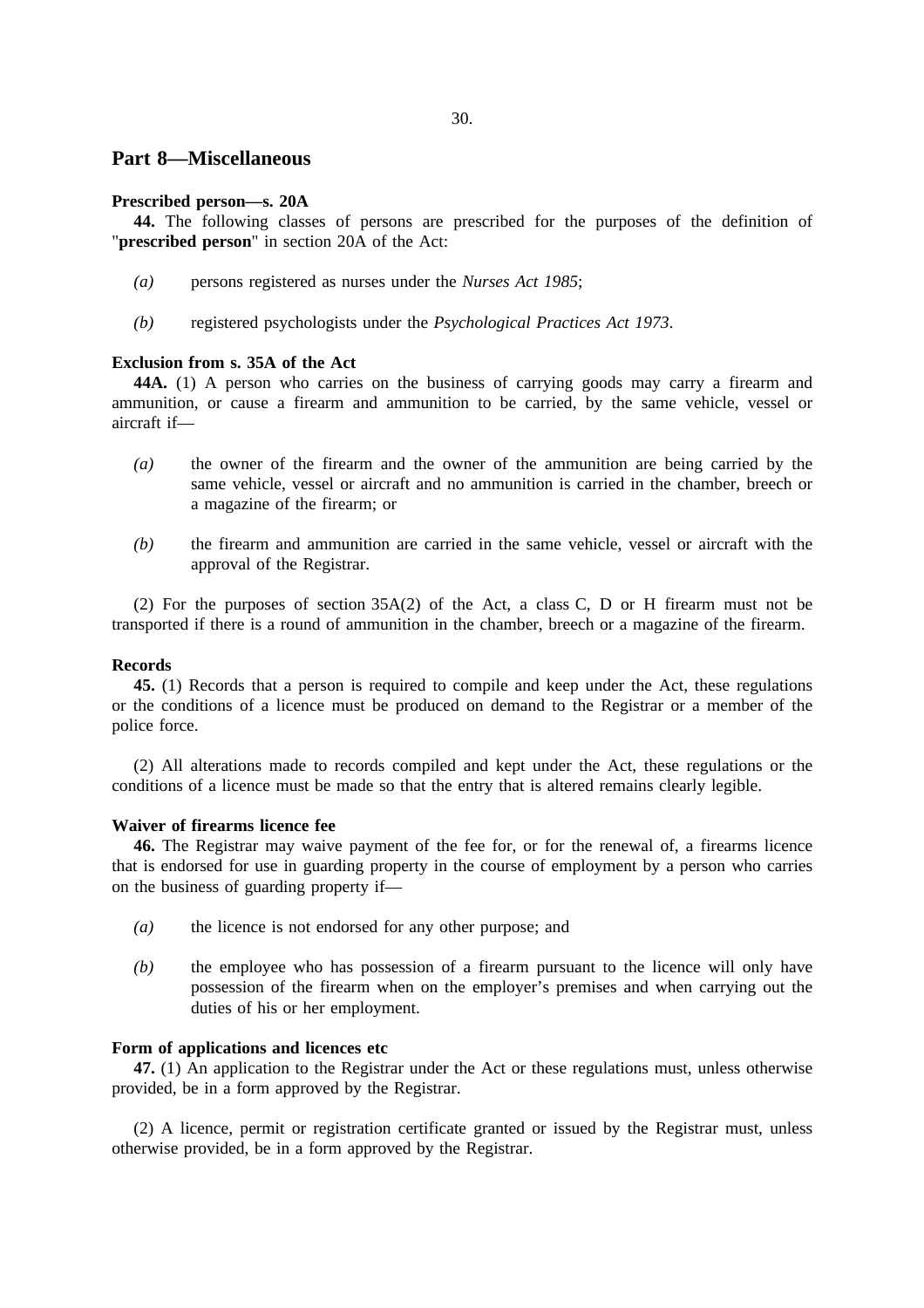#### **Alteration, destruction etc of firearm**

**48.** (1) A notice to the Registrar under section 25 of the Act must be in a form approved by the Registrar.

\*\*\*\*\*\*\*\*\*\*

(3) A person (other than a dealer) who advertises a firearm for sale must include in the advertisement the identification number or combination of numbers and letters stamped or engraved on the firearm.

#### **International visitor firearms permits**

**49.** (1) The Registrar may, on the application of a visiting shooter, issue an international visitor firearms permit to the shooter.

(2) The application—

- *(a)* must be in a form approved by the Registrar; and
- *(b)* must include, or be accompanied by, such information as the Registrar requires.

(3) The applicant must—

- *(a)* provide such further information as the Registrar requires in order to determine the application; and
- *(b)* provide all information in connection with the application in the form required by the Registrar; and
- *(c)* provide such proof of the information supplied as the Registrar requires.
- (4) A permit—
- *(a)* may be issued for such term and subject to such conditions as the Registrar thinks fit; and
- *(b)* may be varied or revoked by the Registrar at any time.
- (5) A permit issued under this regulation—
- *(a)* must identify the firearm or firearms to which it applies;
- *(b)* must not be issued in relation to a class D firearm or a prescribed firearm.

(6) A visiting shooter may possess and use a firearm in South Australia for the purpose of, or for a purpose related to, competitive shooting in accordance with an international visitor firearms permit issued to the shooter under this regulation or in accordance with a permit issued to the shooter under a law of another State or a Territory of the Commonwealth corresponding with this regulation.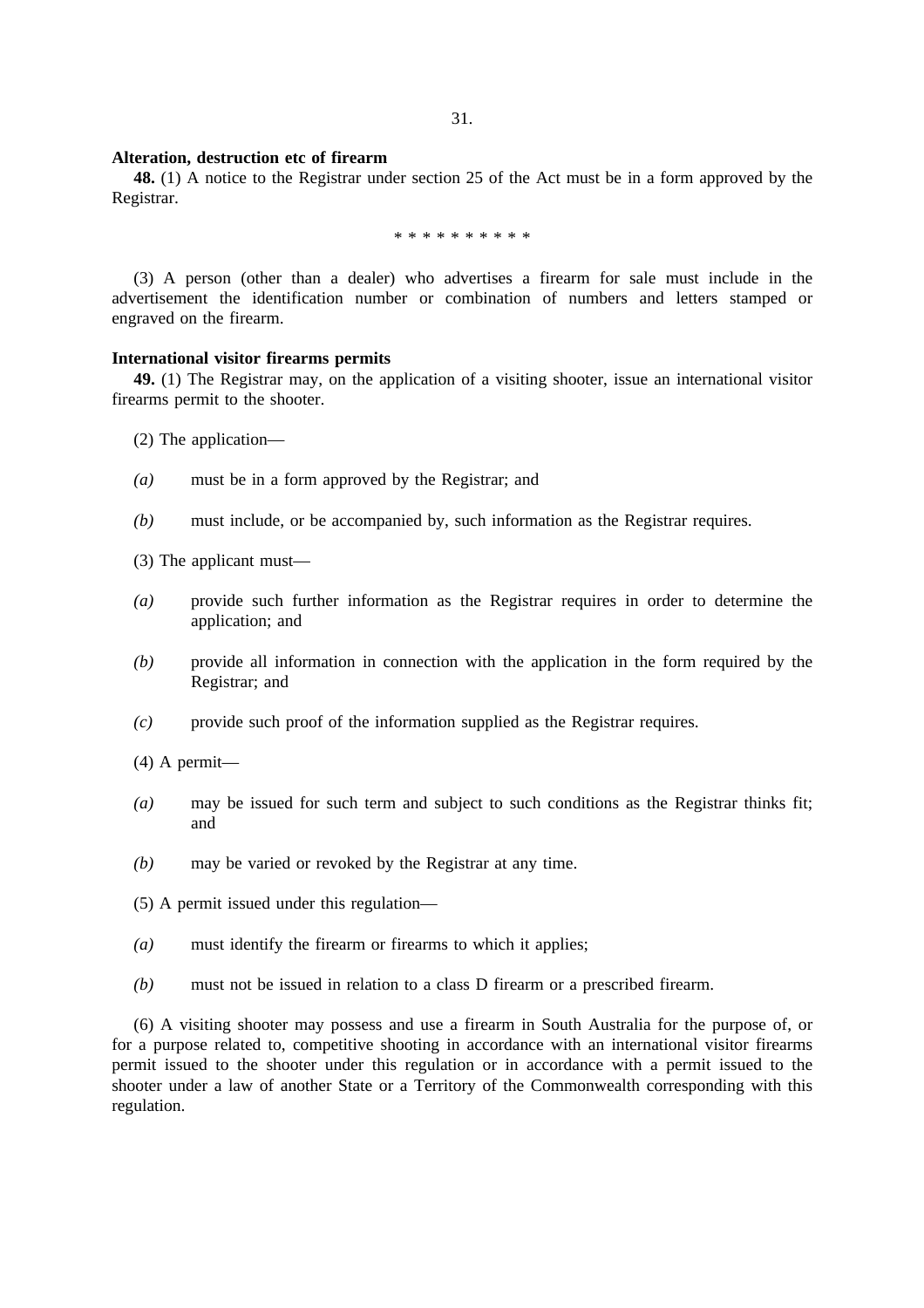(7) A visiting shooter referred to in subregulation (6) is exempt from each of the provisions of the Act and these regulations that he or she would otherwise be required to comply with in relation to activities authorised by the permit.

(8) In this regulation—

"**visiting shooter**" means a person who is visiting, or who intends visiting, Australia to participate in competitive shooting.

#### **Exemption of persons from outside the State**

**50.** (1) Subject to this regulation, an unlicensed person whose usual place of residence is out of South Australia may possess and use a firearm in South Australia for a purpose permitted by these regulations if the person is authorised to do so under the law of his or her usual place of residence.

(1a) Subregulation (1) does not entitle a person whose usual place of residence is outside Australia to possess or use a class C, D or H firearm for hunting.

(1b) A person who is entitled to apply for a permit under regulation 49 is not entitled under this regulation to possess or use a firearm in South Australia for the purpose of, or for a purpose related to, competitive shooting.

(2) Subject to compliance with subregulation (5), a person who moves his or her usual place of residence to South Australia may, for a period of three months after moving—

- *(a)* possess and use class A and B firearms;
- *(b)* possess class C, D or H firearms,

in South Australia for a purpose permitted by these regulations if the person was authorised to do so under the law of his or her former place of residence.

(3) A person who has possession of a firearm under subregulation (1) is not required to register the firearm.

(4) A person referred to in subregulation (1) or (2) who has been issued with a licence under the law of his or her usual or former place of residence must carry the licence and produce it to a member of the police force on request.

(5) A person who has moved his or her usual place of residence to South Australia must, within seven days after moving apply under the Act and these regulations for registration of, and for a licence to possess and use, the firearms in his or her possession.

(6) The exemption provided by this regulation does not apply—

- *(a)* in relation to a prescribed firearm; or
- *(b)* in favour of a person who fails to comply with subregulation (4) or (5).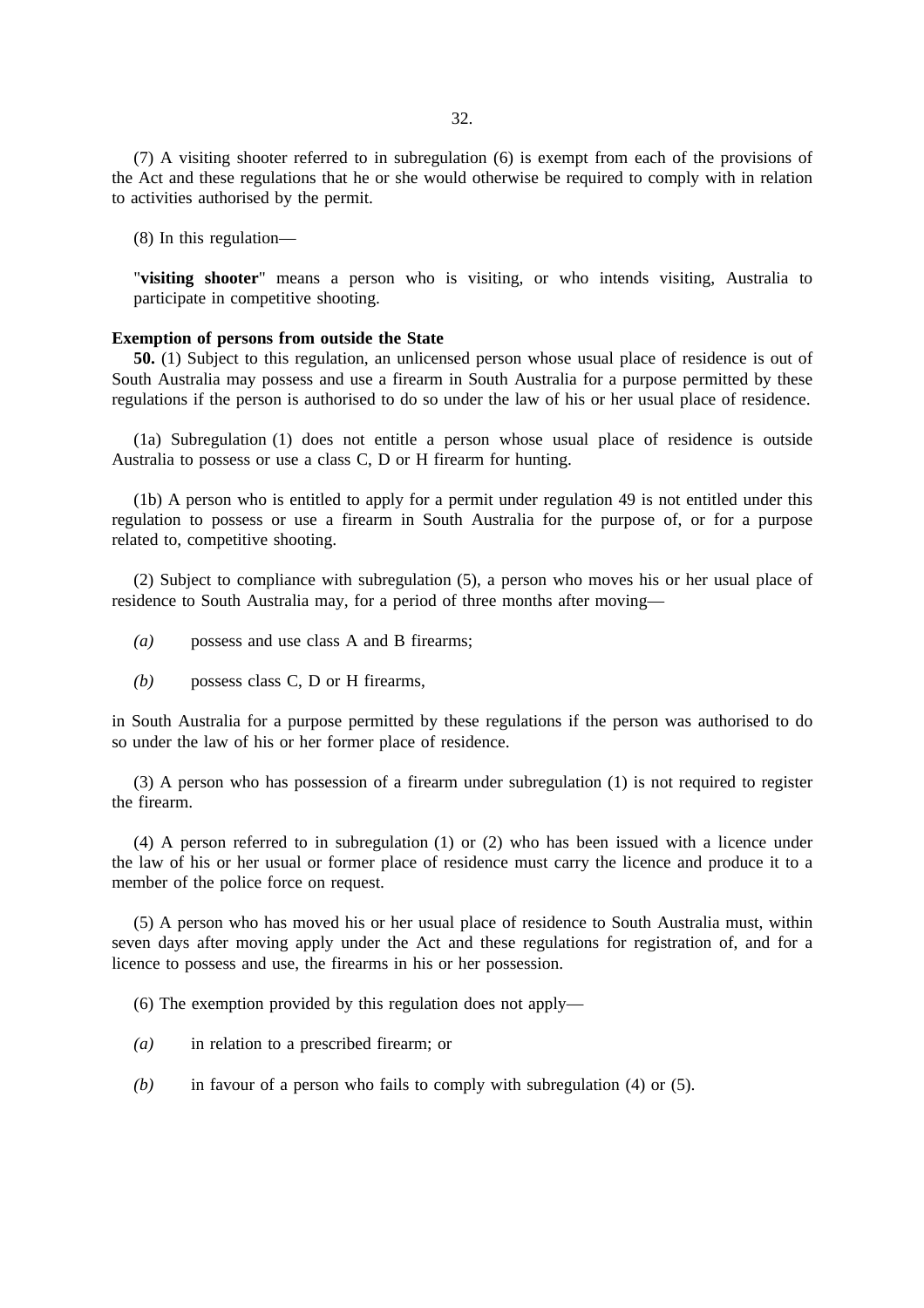### **Exemption of juniors from certain provisions**

**50A.** (1) A person who—

- *(a)* has reached the age of 12 years but has not reached the age of 18 years; and
- *(b)* is a member of a recognised firearms club; and
- *(c)* needs to hold a firearms licence in order to participate in a competition or competitions held in another State or Territory of the Commonwealth or held in another country,

is, subject to the conditions set out in subregulation (2), exempt from section 12(3) and (8) of the Act.

- (2) The conditions are as follows:
- *(a)* the only purpose that may be endorsed on a licence granted to an exempt person referred to in subregulation (1) is use of a firearm as a member of a recognised firearms club; and
- *(b)* the term of a licence granted to an exempt person referred to in subregulation (1) is one year; and
- *(c)* a licence granted to an exempt person referred to in subregulation (1) cannot be renewed; and
- *(d)* an exempt person referred to in subregulation (1) who is the holder of a licence must not apply for a permit authorising the acquisition of a firearm.

### **Exemption of Frank Adlam Collection**

**51.** The miniature firearms that comprised the Frank Adlam Collection at the commencement of these regulations are exempted from the provisions of the Act.

#### **Fees**

**52.** The fees payable under the Act and these regulations are set out in Schedule 1.

#### **Offence**

**53.** A person who contravenes, or fails to comply with a provision of these regulations is guilty of an offence.

Maximum penalty: \$2 500.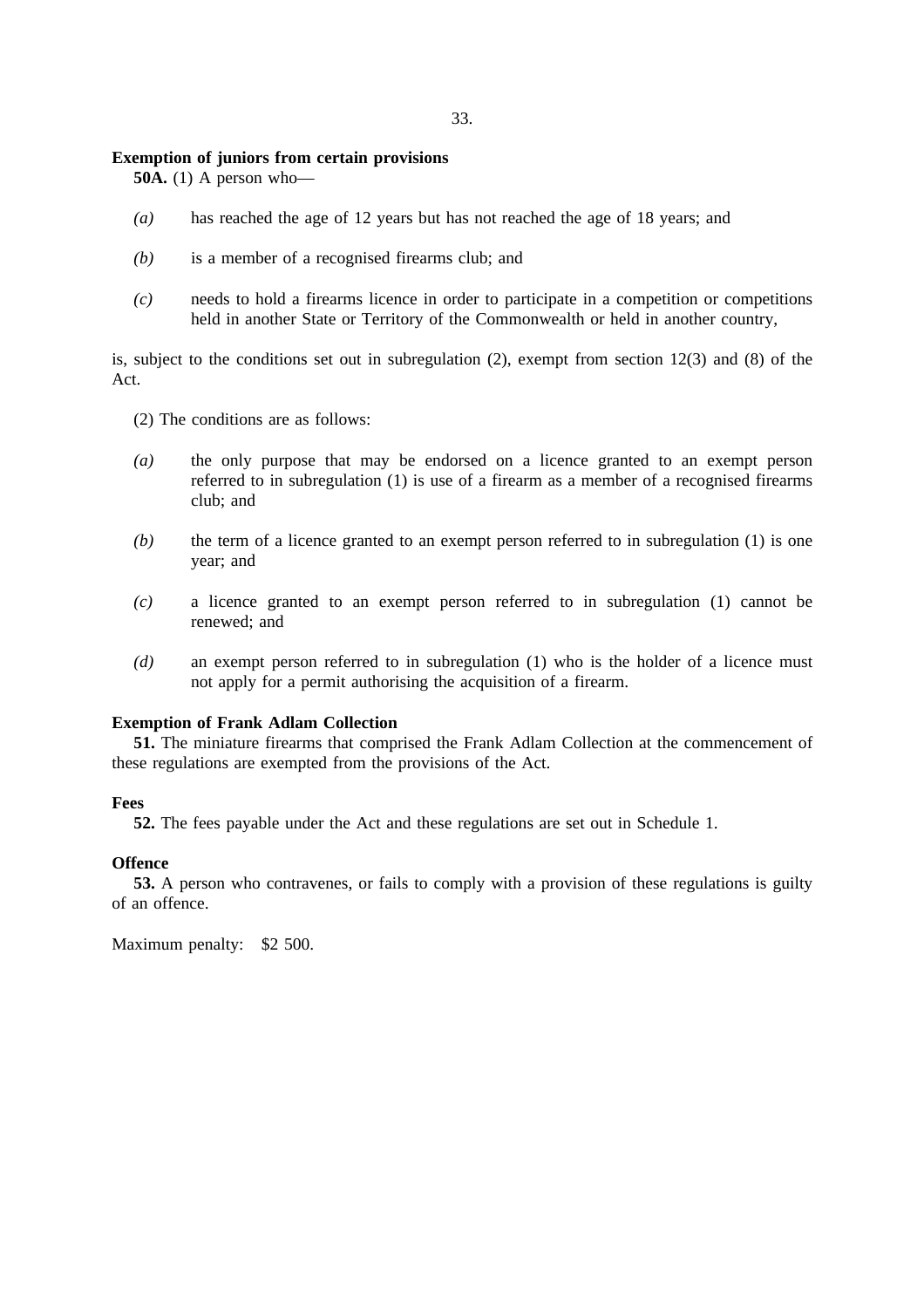### 34.

# **Schedule 1—Fees**

**1.** Application for grant or renewal of firearms licence

| Term of the licence is 1 year                                                                                                                                                                | \$51.00                                                                                                                                                                                                                                                             |
|----------------------------------------------------------------------------------------------------------------------------------------------------------------------------------------------|---------------------------------------------------------------------------------------------------------------------------------------------------------------------------------------------------------------------------------------------------------------------|
| Term of the licence is 3 years                                                                                                                                                               | \$131.00                                                                                                                                                                                                                                                            |
| Term of the licence is 5 years                                                                                                                                                               | \$208.00                                                                                                                                                                                                                                                            |
|                                                                                                                                                                                              |                                                                                                                                                                                                                                                                     |
|                                                                                                                                                                                              | \$39.00                                                                                                                                                                                                                                                             |
| 2. Application for grant or renewal of dealer's licence authorising dealing in firearms or<br>firearms and ammunition                                                                        |                                                                                                                                                                                                                                                                     |
| Term of the licence is 1 year                                                                                                                                                                | \$277.00                                                                                                                                                                                                                                                            |
| Term of the licence is 3 years                                                                                                                                                               | \$804.00                                                                                                                                                                                                                                                            |
| Term of the licence is 5 years                                                                                                                                                               | \$1334.00                                                                                                                                                                                                                                                           |
| <b>3.</b> Application for grant or renewal of dealer's licence that only authorises dealing in<br>ammunition                                                                                 |                                                                                                                                                                                                                                                                     |
| Term of the licence is 1 year                                                                                                                                                                | \$80.00                                                                                                                                                                                                                                                             |
| Term of the licence is 3 years                                                                                                                                                               | \$215.00                                                                                                                                                                                                                                                            |
| Term of the licence is 5 years                                                                                                                                                               | \$351.00                                                                                                                                                                                                                                                            |
| 4. Application for variation of licence                                                                                                                                                      | \$31.00                                                                                                                                                                                                                                                             |
| 5. Application for registration of firearm in the name of the owner of the firearm or                                                                                                        | \$19.00                                                                                                                                                                                                                                                             |
|                                                                                                                                                                                              | \$31.00                                                                                                                                                                                                                                                             |
|                                                                                                                                                                                              | \$19.00                                                                                                                                                                                                                                                             |
| 8. Fee to witness the transfer of a firearm under Part 3 Division 2A of the Act                                                                                                              | \$12.00                                                                                                                                                                                                                                                             |
| [Note: If a firearm is registered in the name of the owner immediately after the transfer of<br>the firearm is witnessed by a member of the police force, the witnessing fee is not payable] |                                                                                                                                                                                                                                                                     |
| 9. Administrative fee on late renewal of a licence                                                                                                                                           | \$21.00                                                                                                                                                                                                                                                             |
|                                                                                                                                                                                              | Where the licence authorises the possession and use of a prescribed firearm<br>for issue of duplicate certificate of registration<br>6. Application for a licence to replace licence lost, stolen or destroyed<br>7. Application for a permit to acquire ammunition |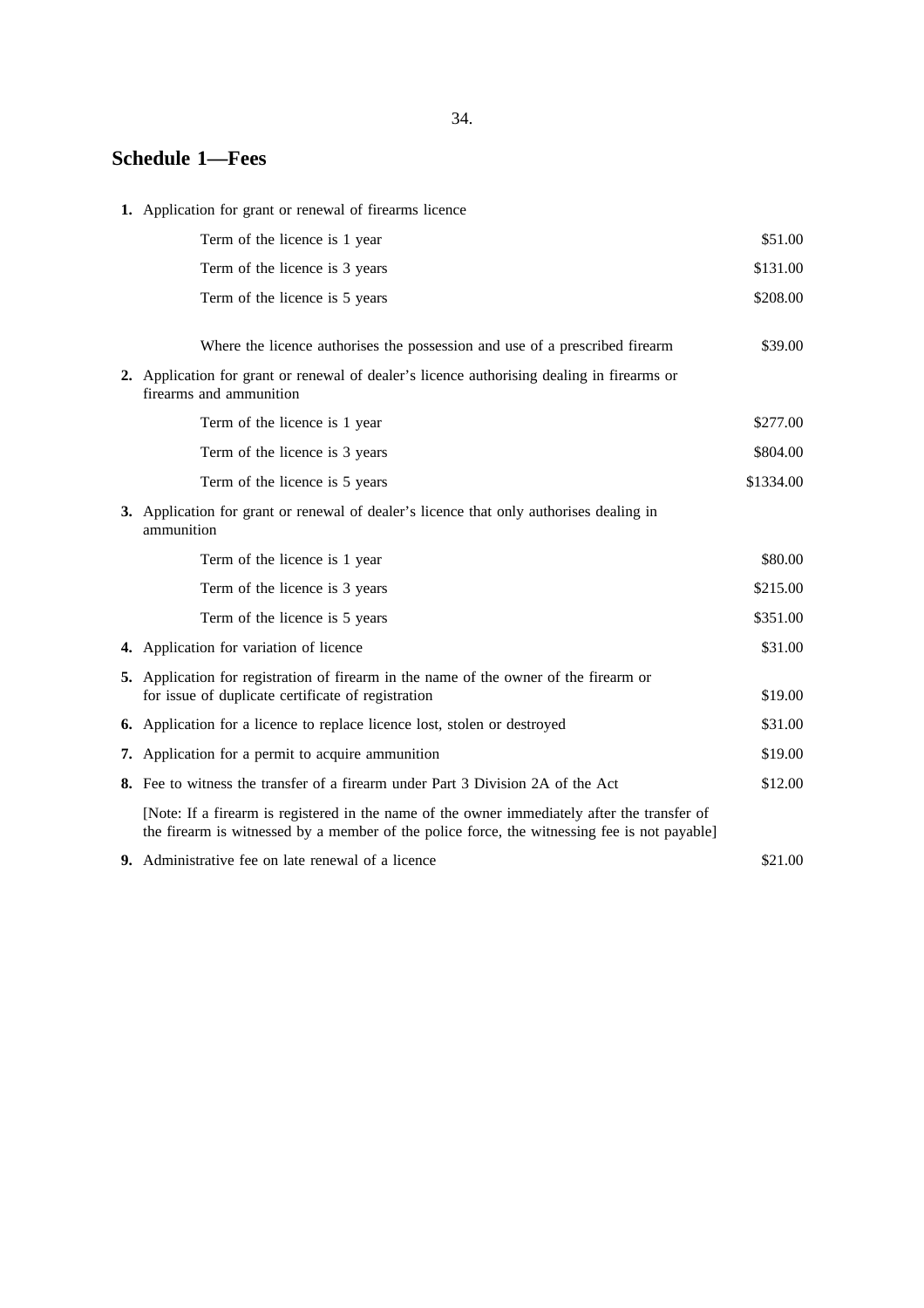### **Schedule 2—Transitional provisions**

1. The conditions prescribed by paragraphs *(a)*, *(b)* and *(c)* of subregulation (8) of regulation 19 do not come into force in respect of a licence in force immediately before the commencement of the *Firearms (Miscellaneous) Amendment Act 1996* until the expiration of three months after the commencement of that subregulation.

2. (1) Subclauses (2), (3) and (4) only apply in relation to a person referred to in clause 4(1) of the Schedule of the Act.

(2) A class C or D firearm owned by a person to whom this subclause applies as part of a collection immediately before the commencement of the *Firearms (Miscellaneous) Amendment Act 1996* may be used by the owner for the purposes of display until and including the application date if the owner complies with the conditions prescribed by regulation 19(8).

(3) A class C firearm owned immediately before the commencement of the *Firearms (Miscellaneous) Amendment Act 1996* by a person to whom this subclause applies being a person who was immediately before the commencement of that Act a member of a recognised firearms club affiliated with The South Australian Clay Target Association Incorporated or the Australian Clay Target Association Incorporated may be used by the owner until and including the application date for the purpose of an activity of the club conducted in accordance with the rules of the Australian Clay Target Association Incorporated.

(4) If the Royal Zoological Society of South Australia Incorporated is a person referred to in clause 4(1) of the Schedule of the Act, a class C firearm owned by the Society immediately before the commencement of the *Firearms (Miscellaneous) Amendment Act 1996* for the operation of its zoos may be used by the Society for that purpose until and including the application date.

3. A person who was the owner of an unregistered firearm that was an obsolete firearm immediately before the commencement of the *Firearms (Miscellaneous) Amendment Act 1996*—

- (*a*) is not guilty of an offence against section 23 of the Act if the firearm is registered on or before 31 December 1996 or is lawfully transferred to another person or is surrendered to the Registrar on or before that date;
- (*b*) may register the firearm on or before that date without payment of the registration fee.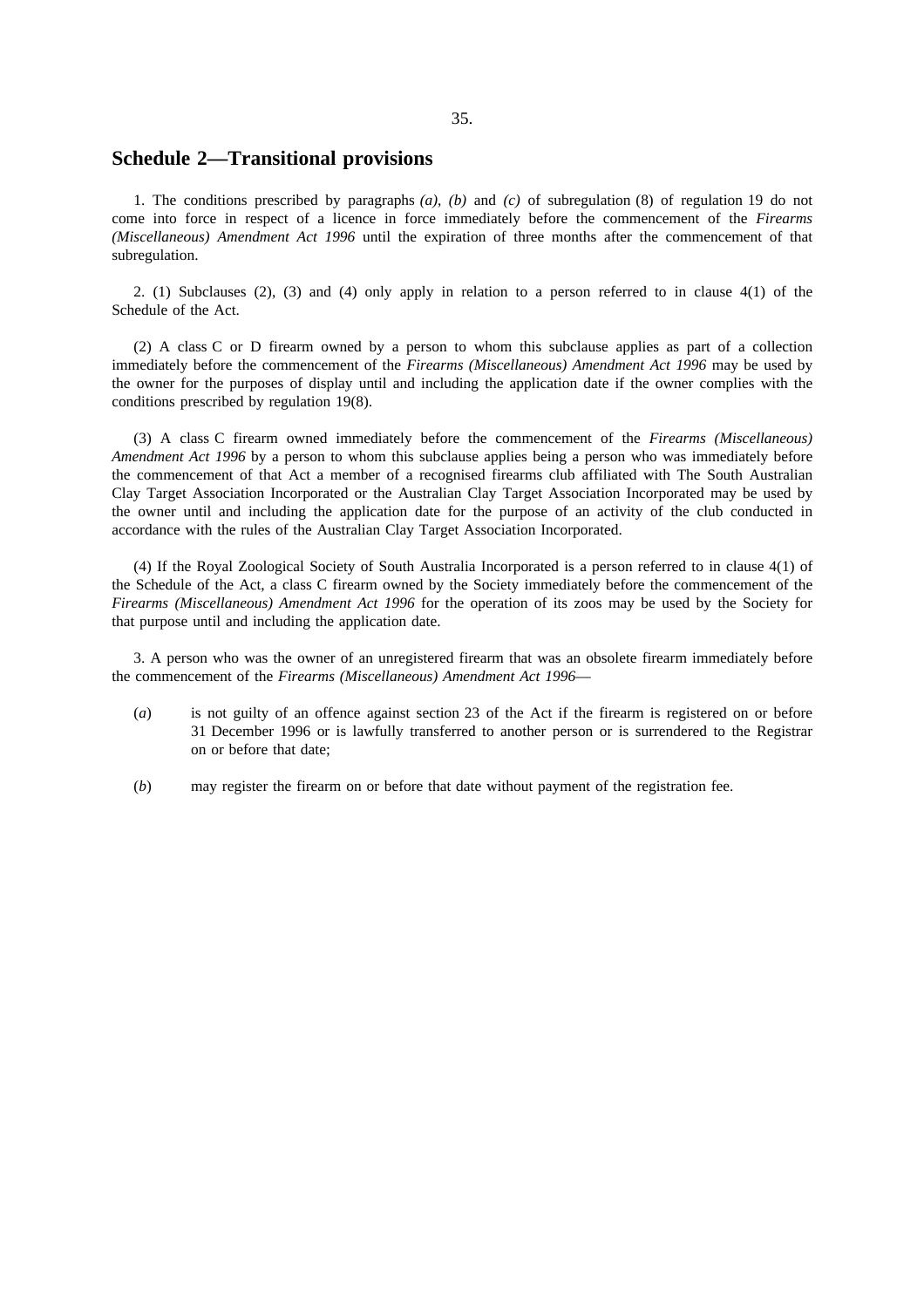## **APPENDIX**

# **LEGISLATIVE HISTORY**

## (*entries in bold type indicate amendments incorporated since the last consolidation*)

| Regulation $4(1)$ :            | definition of "active member" inserted by 208, 1996, reg. 3(a)  |
|--------------------------------|-----------------------------------------------------------------|
|                                | definition of "antique firearm" varied by 208, 1996, reg. 3(b)  |
|                                | definition of "home-made firearm" inserted by 208, 1996,        |
|                                | reg. $3(c)$                                                     |
|                                | definition of "obsolete firearm" revoked by 208, 1996, reg.     |
|                                | 3(d)                                                            |
|                                | definition of "pump action shotgun" inserted by 72, 1996,       |
|                                | reg. 3; revoked by 208, 1996, reg. 3(e)                         |
|                                | definition of "Very pistol" substituted by 208, 1996, reg. 3(f) |
| Regulation 5:                  | substituted by 208, 1996, reg. 4                                |
| Regulation 6:                  | varied by 208, 1996, reg. 5                                     |
| Regulation $7(g)$ :            | revoked by 208, 1996, reg. 7                                    |
| Regulation 8:                  | varied and redesignated as reg. $8(1)$ by 208, 1996, reg. 7     |
| Regulation $8(2)$ :            | inserted by 208, 1996, reg. $7(d)$                              |
| Regulation 9:                  | substituted by 208, 1996, reg. 8                                |
| Regulation 10:                 | substituted by 72, 1996, reg. 4; revoked by 208, 1996, reg. 9   |
| Regulation $12(2)$ :           | varied by 208, 1996, reg. 10(a)-(c)                             |
| Regulation $12(3) - (6)$ :     | substituted by 208, 1996, reg. $10(d)$                          |
| Regulation $12(7)$ and $(8)$ : | revoked by 208, 1996, reg. 10(d)                                |
| Regulation 12A:                | inserted by 257, 2000, reg. 3                                   |
| Part 3 Division 2 heading:     | varied by 208, 1996, reg. 11                                    |
| Regulation 13:                 | varied by 208, 1996, reg. 12                                    |
| Regulations 15A and 15B:       | inserted by 208, 1996, reg. 13                                  |
| Regulation 16(1a):             | inserted by 208, 1996, reg. 14                                  |
| Regulation 17(2):              | varied by 208, 1996, reg. 15                                    |
| Regulation 19:                 | substituted by 208, 1996, reg. 16                               |
| Regulation 19(7):              | varied by 18, 2003, reg. 4(1)                                   |
| Regulation 19(7a):             | inserted by 18, 2003, reg. $4(2)$                               |
| Regulation 19A:                | inserted by 208, 1996, reg. 17                                  |
| Regulation $20(1)$ :           | varied by 208, 1996, reg. 18(a), (b)                            |
| Regulation 20(2a):             | inserted by 208, 1996, reg. 18(c)                               |
| Regulation 23:                 | substituted by 208, 1996, reg. 19                               |
| Part 4 heading:                | varied by 208, 1996, reg. 20                                    |
| Regulation 24:                 | substituted by 208, 1996, reg. 21                               |
| Regulation 24A:                | inserted by 257, 2000, reg. 4                                   |
| Regulation 25:                 | varied and redesignated as reg. $25(1)$ by 208, 1996, reg. 22   |
| Regulation $25(2)$ :           | inserted by 208, 1996, reg. $22(c)$                             |
| Regulation 26:                 | substituted by 208, 1996, reg. 23                               |
| Regulation 28A:                | inserted by 208, 1996, reg. 24                                  |
| Regulation 29:                 | substituted by 208, 1996, reg. 25                               |
| Regulation 30:                 | varied by 208, 1996, reg. 26                                    |
| Regulation 31:                 | substituted by 208, 1996, reg. 27                               |
| Regulation 32:                 | substituted by 208, 1996, reg. 28                               |
| Regulation 38A:                | inserted by 208, 1996, reg. 29                                  |
| Part 7 Division 2 heading:     | varied by 208, 1996, reg. 30                                    |